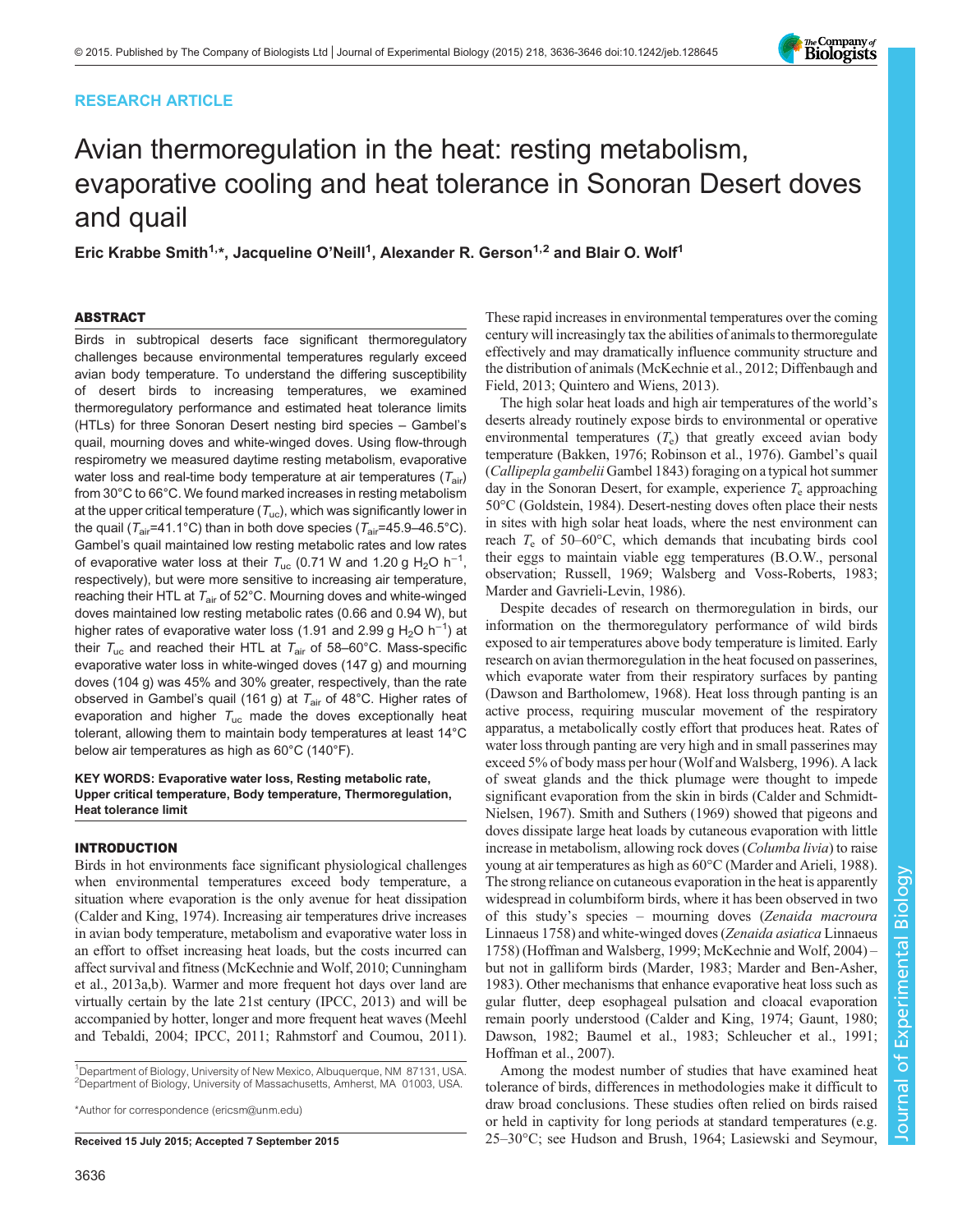| <b>List of symbols and abbreviations</b> |                                                                                |  |  |  |  |  |  |  |  |
|------------------------------------------|--------------------------------------------------------------------------------|--|--|--|--|--|--|--|--|
| <b>BMR</b>                               | basal metabolic rate (W)                                                       |  |  |  |  |  |  |  |  |
| FHI.                                     | whole animal evaporative heat loss rate (W)                                    |  |  |  |  |  |  |  |  |
| <b>EHL/MHP</b>                           | evaporative cooling capacity                                                   |  |  |  |  |  |  |  |  |
| <b>EWL</b>                               | whole animal evaporative water loss rate (g H <sub>2</sub> O h <sup>-1</sup> ) |  |  |  |  |  |  |  |  |
| <b>HTI</b>                               | heat tolerance limit (°C)                                                      |  |  |  |  |  |  |  |  |
| $M_h$                                    | initial body mass (q)                                                          |  |  |  |  |  |  |  |  |
| <b>MHP</b>                               | whole animal metabolic heat production (=RMR)                                  |  |  |  |  |  |  |  |  |
| <b>RMR</b>                               | whole animal resting metabolic rate (W)                                        |  |  |  |  |  |  |  |  |
| $T_{\text{air}}$                         | chamber air temperature (°C)                                                   |  |  |  |  |  |  |  |  |
| $T_{\rm b}$                              | body temperature (°C)                                                          |  |  |  |  |  |  |  |  |
| $T_{\rm e}$                              | operative environmental temperature (°C)                                       |  |  |  |  |  |  |  |  |
| $T_{\text{inc}}$                         | upper critical temperature (°C)                                                |  |  |  |  |  |  |  |  |
|                                          |                                                                                |  |  |  |  |  |  |  |  |

[1972](#page-9-0); [Weathers, 1981;](#page-10-0) [Hoffman and Walsberg, 1999](#page-9-0); [Hoffman](#page-9-0) [et al., 2007](#page-9-0)). Because heat-acclimated birds can tolerate significantly higher temperatures than birds acclimated to lower standard temperatures ([Marder and Arieli, 1988;](#page-9-0) [McKechnie and](#page-10-0) [Wolf, 2004](#page-10-0)), prior heat stress studies may have greatly overestimated the susceptibility of subjects to elevated temperatures.

Here, we present data on the thermoregulatory performance of the Gambel's quail, a galliform, and two species of columbiforms, the mourning dove and white-winged dove, with the aim of quantifying responses to heat stress in birds summer-acclimatized to a hot subtropical desert. We continuously measured body temperature  $(T<sub>b</sub>, °C)$ , whole animal rates of evaporative water loss (EWL,  $g H<sub>2</sub>O h<sup>-1</sup>$  and daytime resting metabolism (RMR, W) in response to chamber air temperature ( $T_{\text{air}}$ , ranging from 30°C to 66°C) in birds on the day they were captured. We hypothesized that like rock doves, white-winged doves and mourning doves would demonstrate high tolerances for heat, and nearly constant  $T<sub>b</sub>$  and RMR with increasing  $T_{\text{air}}$ . Because galliforms lack the cutaneous evaporative cooling of columbiforms, we anticipated that Gambel's quail would demonstrate lower tolerances for heat and show more rapid increases in  $T<sub>b</sub>$  and RMR with increasing  $T<sub>air</sub>$ . We present these species together because of their ecological similarities as large (>100 g), desert-nesting granivores with overlapping distributions, but make no inferences about adaptive differences. Thus, we examine their relative thermoregulatory performance without having a sufficient number of species to consider their evolutionary histories ([Garland](#page-9-0) [et al., 1992, 1993, 2005; Blomberg et al., 2003\)](#page-9-0).

# MATERIALS AND METHODS

# Site description

Birds were captured in June and July of 2012 (white-winged and mourning doves) and in July of 2013 (Gambel's quail) in northwest Tucson, Arizona, USA. Experiments were conducted on the same day as capture. During June and July of 2012, temperatures at the Tucson AZMET weather station ranged from 14 to 42°C, daily maximum temperatures ranged from 31 to 42°C and the dew point ranged from −15 to 22°C. During July of 2013, temperatures ranged from 21 to 41°C, daily maximum temperatures ranged from 32 to 41°C, and the dew point ranged from 7 to 23°C.

## Animal capture and handling

The birds were captured using standard walk-in traps baited with seed and held outdoors in shaded, darkened screen cages [model 1450B, 12″ (30.5 cm) cubed, BioQuip, Rancho Dominguez, CA, USA]. None of the birds received supplemental food after capture. However, they probably continued digesting seed in their crops and were not post-absorptive; thus, we assumed for metabolic measurements an RER of 1 and 20.9 J ml<sup>-1</sup> CO<sub>2</sub> produced ([Gessaman and Nagy, 1988](#page-9-0); [Walsberg and Wolf, 1995](#page-10-0)). Free water was provided to the quail but they were not observed to drink. Thus, prior to each experimental run, the quail were provided between 3 and 6 ml of tap water via

oral gavage. Five white-winged doves were also given additional water by gavage prior to high-temperature runs and no differences in thermal tolerance were observed compared to un-watered individuals. Prior to each experimental run, a temperature-sensitive PIT (passive integrated transponder) tag (model TX1411BBT, Biomark, Boise, ID, USA) was injected into each bird's abdominal cavity. Use and accuracy of these tags for  $T<sub>b</sub>$  measurement is detailed in [Whitfield et al. \(2015\)](#page-10-0). Following experimental runs, where birds were exposed to high temperatures, birds were placed in front of cool air flow and  $T<sub>b</sub>$  was monitored until it returned to resting levels ( $\sim$ 40°C); Gambel's quail were also gavaged with tap water post-exposure to ensure rehydration. Birds were monitored for 1–5 h after exposure, after which the doves were released at the site of the experiments and quail from their site of capture. Animal care protocols were approved by the Institutional Animal Care and Use Committee of the University of New Mexico (protocol no. 12-100537-MCC). Birds were captured under permits from the US Fish and Wildlife Service and the Arizona Game and Fish Department.

#### Measurements of resting metabolism and evaporative water loss

Measurements of RMR and EWL were made using a flow-through respirometry system similar to [Whitfield et al. \(2015\).](#page-10-0) The respirometry chamber consisted of a transparent plastic container (5 litre, 22 cm×25 cm×12 cm, Rubbermaid, Atlanta, GA, USA) sealed with an opaque lid, modified by addition of inlet and outlet ports, and containing a plastic mesh platform above a 2 cm layer of medium weight mineral oil to trap excreta. The chamber was placed inside a modified ice chest where temperature was controlled to  $\pm 0.5^{\circ}$ C. Mass-flow controllers (Alicat, Tucson, AZ, USA) provided dry air to the chamber from a pump through columns of silica gel and drierite connected in series (2012) or from a compressor through a membrane dryer (2013: Champion® CMD3 air dryer and filter, Champion Pneumatic, Quincy, IL, USA). Excurrent air was sampled at 250 ml min<sup>-1</sup> and directed to a CO<sub>2</sub>/H<sub>2</sub>O gas analyzer (model LI-840A, LICOR, Lincoln, NE, USA). Gas analyzer outputs were sampled once per second by Expedata (version 1.4.15, Sable Systems, Las Vegas, NV, USA).

Following PIT tag insertion, a bird was weighed (model V31XH2, accuracy=0.1 g, Ohaus, Parsippany, NJ, USA) and placed in the darkened respirometry chamber, where an infrared light and video camera enabled continuous viewing. The bird was exposed to one or more thermoneutral temperatures (30 or 35°C) and one or more higher temperatures (40–66°C in 2°C increments) in a stepped pattern of temperature trials over the span of the  $1-3$  h experimental run. In order to keep  $H_2O$  content of the respirometry chamber at values that would not impede evaporation (dew point <5°C), flow rates were maintained between 5 and 40 litre min<sup>-1</sup> depending on  $T_{air}$ and the bird's evaporative rate. The initial thermoneutral temperature trial allowed a bird to calm from handling;  $H_2O$  and  $CO_2$  production were monitored and observed to drop to resting levels (typically within 30 min).  $T_{\text{air}}$  was then increased to higher trial temperatures and birds were allowed to adjust to each temperature for 10–20 min and stabilize before moving to the next temperature. Most birds remained calmer when flow rates were higher and chamber humidity was lower (<5 ppt water vapor).

As  $T_{\text{air}}$  was increased above thermoneutrality,  $T_{\text{b}}$  and activity were monitored closely to prevent mortality. A trial was ended and the bird recorded as reaching its thermal limit if it: (1) remained continuously active for 5–10 min, (2) showed a  $T<sub>b</sub>$  approaching or exceeding 45°C, or (3) showed a loss of balance or righting response (extremely rare). In some trials, birds were exposed to  $T_{\text{air}}$  levels that were at or near their thermal limits, but these measurements were not designed to elicit mortality. Unlike critical thermal maxima trials where mortality is common (reviewed in [Lutterschmidt and Hutchison, 1997\)](#page-9-0), our procedure resulted in rates of mortality of less than 1%. In addition, the experimental runs were timed to end before a bird had lost more than 10% of  $M<sub>b</sub>$  during a trial (including any fecal losses). Approximately 5 min of baseline data were collected following each temperature trial.

## Data analysis

We selected the lowest 1 min (doves) or 5 min (quail) average of  $CO<sub>2</sub>$  ppm readings less baseline values for each trial temperature. Birds noted as active or failing or having mean  $T_b$ >44.7°C or slope of  $T_b$ >0.1°C min<sup>-1</sup> during a temperature trial were not included in the analysis. Using eqn 10.5 of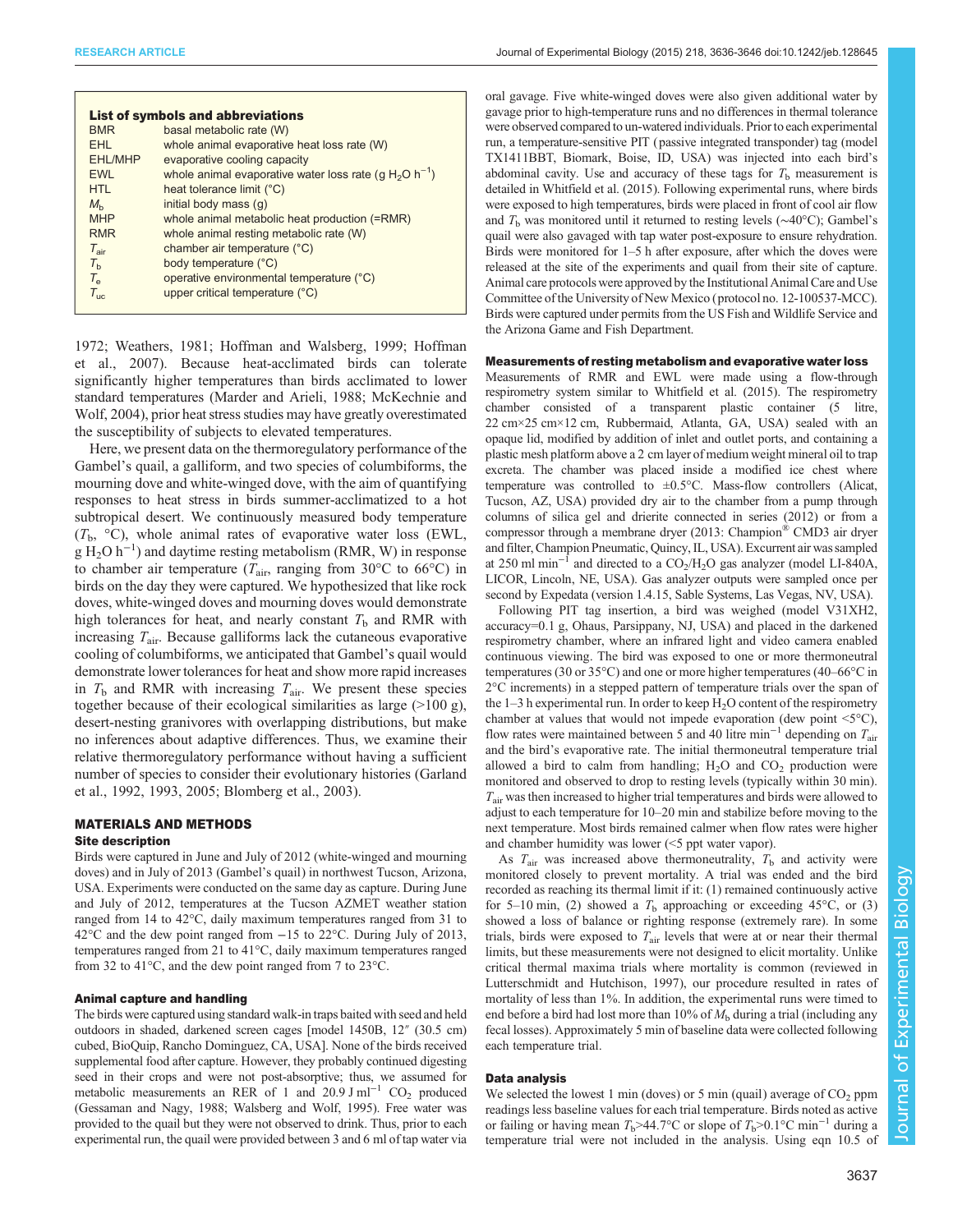<span id="page-2-0"></span>[Lighton \(2008\),](#page-9-0) we estimated the rate of  $CO_2$  production in ml  $CO_2$  min<sup>-1</sup> and whole-animal RMR in watts (W), assuming an RER of 1 (see Animal capture and handling). Rates of whole-animal EWL (g  $H_2O$  h<sup>-1</sup>) were calculated from the  $H_2O$  ppt readings (less baseline values) for the same data points using eqn 10.9 of [Lighton \(2008\).](#page-9-0)

### Statistical analysis

Statistical analyses and graphs were produced using R (v3.1; [R](#page-10-0) [Development Core Team, 2011](#page-10-0)) inside RStudio (v0.98.932). We used the linear mixed effects model from the nlme package and individual as a random factor [\(Pinheiro et al., 2014](#page-10-0)) due to the repeated measurement of individuals in an unbalanced design. We used the segmented package ([Muggeo, 2008\)](#page-10-0) to determine inflection points in the metabolic data. The main effects examined in all analysis were  $T_{\text{air}}$  and species.  $M_{\text{b}}$  was used as a covariate in all analysis. Backwards-stepwise model selection was used where the initial model included all covariates, random factors and main effects, including two-way interactions between main effects.

# RESULTS

# Body mass

Initial body mass  $(M_b)$  averaged 160.7 $\pm$ 11.1 g (mean $\pm$ s.d.; N=19) for Gambel's quail,  $104.0 \pm 10.2$  g ( $N=49$ ) for mourning doves and 147.3 $\pm$ 17.7 g (N=52) for white-winged doves (Table 1).  $M<sub>b</sub>$  $(P<0.001)$ , species  $(P=0.002)$  and  $T_{\text{air}}$   $(P<0.001)$  all significantly predicted RMR and EWL in the species tested.

## Resting metabolism among species

A significant relationship between RMR and body mass was found among species  $(F_{1,107} = 52.1, P<0.001)$ . Thus, mass-independent RMR residuals were calculated to investigate the mass-independent responses to air temperature among species (Packard and Boardman, 1999). Segmented regressions of these RMR residuals against air temperature allowed us to identify inflection points of 41.1°C in Gambel's quail, 45.9°C in mourning doves and 46.5°C in whitewinged doves [\(Fig. S1](http://jeb.biologists.org/lookup/suppl/doi:10.1242/jeb.128645/-/DC1)). These inflection points represent the upper critical temperatures  $(T_{uc})$  above which daytime RMR increases sharply ([Kendeigh, 1969;](#page-9-0) Table 1). The 95% CI of these  $T_{\text{uc}}$  values overlapped considerably between the two dove species, did not overlap between Gambel's quail and mourning doves, and slightly overlapped between Gambel's quail and white-winged doves – the upper bound of the former being 43.1°C and the lower bound of the latter being 42.8°C (Table 1). A z-score comparing the mean  $T_{uc}$ values of Gambel's quail and white-winged doves nonetheless revealed their significant difference ( $z=2.55$ ;  $P<0.01$ ). Thus, while  $T_{\text{uc}}$  values did not differ among dove species,  $T_{\text{uc}}$  values for Gambel's quail were significantly lower than those for both dove species.

# Resting metabolism

For  $T_{\text{air}}$  between 30°C and the  $T_{\text{uc}}$ , RMR decreased as  $T_{\text{air}}$  increased  $(F<sub>1.44</sub>=24.3, P<0.001)$ , but this response differed among species  $(F_{1,88}=21.9, P<0.001)$  and was significantly influenced by  $M_{\rm b}$  $(F_{1,88}=30.8, P<0.001)$ . Above the  $T_{\text{uc}}$ , RMR increased as  $T_{\text{air}}$ increased  $(F_{1,65} = 43.4, P \le 0.001)$ ; this response also differed among species  $(F_{1,92}=11.3, P=0.001)$  and was significantly influenced by  $M<sub>b</sub>$  ( $F<sub>1,92</sub>=48.1$ ,  $P<0.001$ ). Thus, the effects of  $T<sub>air</sub>$  and  $M<sub>b</sub>$  were assessed for each species independently.

For Gambel's quail exposed to  $T_{\text{air}}$  below their  $T_{\text{uc}}$  of 41.1°C, RMR decreased with increasing  $T_{\text{air}}$  ( $F_{1,5}=15.5$ ,  $P<0.05$ ; [Fig. 1\)](#page-3-0) but was unaffected by  $M_b$  ( $F_{1,15}=0.04$ ,  $P=0.85$ ). RMR increased with  $T_{\text{air}}$  above the  $T_{\text{uc}}$  ( $F_{1,11}$ =24.6,  $P<0.001$ ; [Fig. 1\)](#page-3-0) with a slope of 0.022 W °C<sup>-1</sup> [\(Table 2](#page-3-0)), and  $M<sub>b</sub>$  was a significant covariate  $(F_{1.16}=8.03, P<0.05)$ . RMR was lowest at the  $T_{uc}$  and averaged 0.71 W or 4.55 mW  $g^{-1}$  (Table 1) and RMR averaged 0.75 W at  $T_{air}$ of 42°C and 0.79 W at 48°C ([Table 3\)](#page-4-0).

For mourning doves at  $T_{\text{air}}$  below their  $T_{\text{uc}}$  of 45.9°C, RMR decreased with increasing  $T_{\text{air}}(F_{1,16}=10.1, P<0.01; Fig. 1)$  $T_{\text{air}}(F_{1,16}=10.1, P<0.01; Fig. 1)$  and  $M_{\text{b}}$  was a significant covariate  $(F_{1,40} = 8.42, P \le 0.01)$ . RMR increased with  $T_{\text{air}}$  above the  $T_{\text{uc}}$  ( $F_{1,27}=22.3$ ,  $P<0.001$ ; [Fig. 1](#page-3-0)) with a slope of  $0.017 \text{ W }^{\circ}\text{C}^{-1}$  [\(Table 2](#page-3-0)) and  $M_{\text{b}}$  was a significant covariate  $(F_{1,37} = 9.66, P \le 0.01)$ . RMR averaged 0.64 W at  $T_{\text{air}}$  of 42 °C, 0.66 W or 6.07 mW  $g^{-1}$  at the  $T_{\text{uc}}$  and 0.58 W at 48°C (Tables 1 and [3\)](#page-4-0).

For white-winged doves at  $T_{\text{air}}$  below their  $T_{\text{uc}}$  of 46.5°C, RMR decreased with increasing  $T_{\text{air}}(F_{1,21}=7.18, P<0.05; \text{Fig. 1})$  and  $M_{\text{b}}$  was a significant covariate ( $F_{1,30}$ =18.8, P<0.001). RMR increased with  $T_{\text{air}}$  above the  $T_{\text{uc}}$  ( $F_{1,25}=12.3$ ,  $P<0.01$ ; [Fig. 1](#page-3-0)) with a slope of 0.019 W °C<sup>-1</sup> [\(Table 2](#page-3-0)) and  $M<sub>b</sub>$  was a significant covariate  $(F_{1,36} = 5.73, P \le 0.05)$ . RMR averaged 0.99 W at  $T_{\text{air}}$  of 42°C, 0.94 W or 6.49 mW  $g^{-1}$  at the  $T_{\text{uc}}$ , and 0.97 W at 48°C (Tables 1 and [3\)](#page-4-0).

# Evaporative water loss

For  $T_{\text{air}}$  below the  $T_{\text{uc}}$ , there was a significant effect of  $T_{\text{air}}$  $(F_{1,43}=197.9, P<0.001)$ , species  $(F_{1,88}=28.0, P<0.001)$ , and  $M_{\rm b}$  $(F_{1.88} = 32.2, P < 0.001)$  – as well as a significant interaction of  $T_{\text{air}}$ and species  $(F_{1,43}=22.2, P<0.001)$  – on EWL (g H<sub>2</sub>O h<sup>-1</sup>) indicating differences in the slope of this relationship among species. For  $T_{\text{air}}$  above the  $T_{\text{uc}}$ , EWL was significantly affected by  $T_{\text{air}}$  ( $F_{1,64}$ =475.6, P<0.001), species ( $F_{1,92}$ =28.8, P<0.001),  $M_{\text{b}}$  $(F_{1,92}=67.9, P<0.001)$  and an interaction of  $T_{\text{air}}$  and species  $(F<sub>1.64</sub>=30.8, P<0.001)$ . Thus, there was a significant difference in the response of EWL to  $T_{\text{air}}$  among species both above and below the respective  $T_{\text{uc}}$ .

For Gambel's quail at  $T_{\text{air}}$  below their  $T_{\text{uc}}$  of 41.1°C, EWL increased with  $T_{\text{air}}$  ( $F_{1,5}$ =20.1,  $P$ <0.01; [Fig. 2\)](#page-4-0) with a slope of 0.035 g H<sub>2</sub>O h<sup>-1</sup> °C<sup>-1</sup> ([Table 2](#page-3-0)) but was unaffected by  $M_b$  $(F_{1,15}=0.00, P=0.98)$ . EWL increased more steeply with  $T_{\text{air}}$  above the  $T_{\text{uc}}$  (F<sub>1,11</sub>=176.3, P<0.001; 0.196 g H<sub>2</sub>O h<sup>-1</sup> °C<sup>-1</sup>; [Fig. 2](#page-4-0); [Table 2\)](#page-3-0). EWL averaged 0.67 g H<sub>2</sub>O h<sup>-1</sup> at  $T_{\text{air}}$  of 35°C, 1.71 g H<sub>2</sub>O h<sup>-1</sup> at 42°C and 2.46 g H<sub>2</sub>O h<sup>-1</sup> at 48°C [\(Table 3\)](#page-4-0).

Table 1. Mean±s.d. values for variables measured in three Sonoran Desert nesting bird species

| Species              | Body<br>mass(q)         | Normothermic<br>$T_{\rm h}$ (°C) <sup>a</sup> | $T_{\rm uc}$<br>(°C) | <b>RMR</b><br>$(W)^{\circ}$ | <b>RMR</b><br>$(mWq^{-1})^b$ | <b>EWL</b><br>(g H <sub>2</sub> O h <sup>-1</sup> ) <sup>b</sup> | HTL<br>$(^\circ C)$ | $T_{\rm h}$<br>$(^{\circ}C)^{\circ}$ | EHL/<br>MHP <sup>c</sup> |
|----------------------|-------------------------|-----------------------------------------------|----------------------|-----------------------------|------------------------------|------------------------------------------------------------------|---------------------|--------------------------------------|--------------------------|
| Gambel's<br>quail    | $160.7 \pm 11.1$ (N=19) | $41.1 \pm 0.5$                                | 41.1                 | $0.71 \pm 0.09$             | $4.55 \pm 0.63$              | $1.20 \pm 0.43$                                                  | 52                  | $43.6 \pm 0.8$                       | $2.14 \pm 0.30$          |
| Mourning<br>dove     | $104.0\pm10.2$ (N=49)   | $41.0 \pm 0.8$                                | 45.9                 | $0.66 \pm 0.10$             | $6.07 \pm 0.72$              | $1.91 \pm 0.21$                                                  | 58                  | $41.9 \pm 0.9$                       | $3.08 \pm 0.48$          |
| White-winged<br>dove | $147.3 \pm 17.7$ (N=52) | $41.4 \pm 0.6$                                | 46.5                 | $0.94 \pm 0.29$             | $6.49 \pm 1.78$              | $2.99 \pm 0.66$                                                  | 60                  | $42.7 \pm 0.9$                       | $3.69 \pm 1.24$          |

<sup>a</sup>T<sub>air</sub>≤39°C. Sample sizes (n) ranged between 11 and 16.<br><sup>b</sup>T<sub>1</sub> (+1°C)=T<sub>1</sub> (upper critical temperature). Sample size

 ${}^{b}T_{air}$  (±1°C)= $T_{uc}$  (upper critical temperature). Sample sizes (*n*) ranged between 7 and 15.

 ${}^cT_{air}$  (±1°C)=HTL (heat tolerance limit) –2°C. Sample sizes (n) ranged between 5 and 6.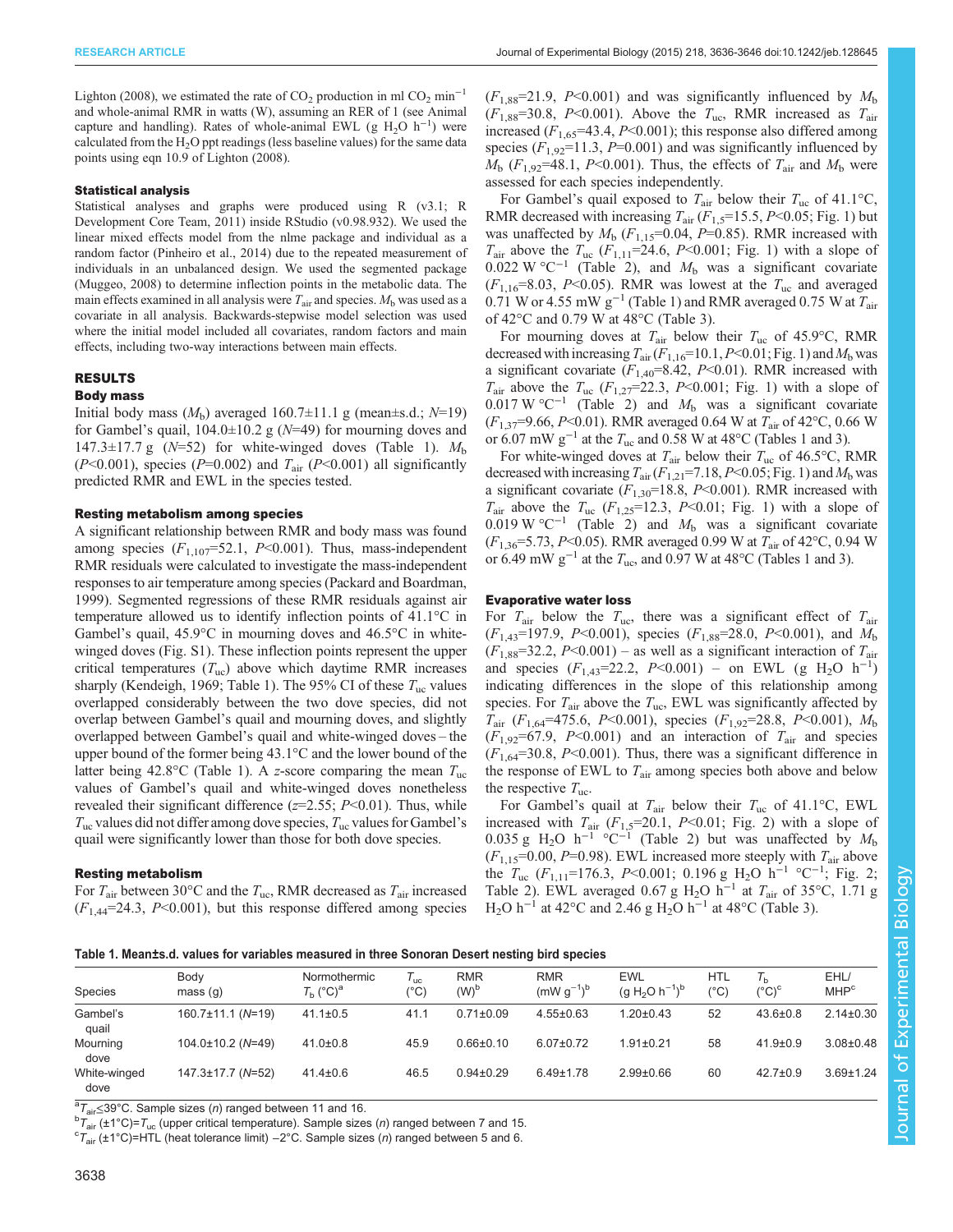<span id="page-3-0"></span>

Fig. 1. Resting metabolic rate as a function of air temperature in Gambel's quail, mourning doves and white-winged doves. RMR was regressed against  $T_{\text{air}}$  below (all P<0.05) and above the  $T_{\text{uc}}$  (all P<0.01).  $T_{\text{uc}}$  in Gambel's quail, mourning doves and white-winged doves are 41.1, 45.9 and 46.5°C, respectively. See text for statistical details of linear regressions, Table 2 for parameter estimates and [Fig. S1](http://jeb.biologists.org/lookup/suppl/doi:10.1242/jeb.128645/-/DC1) for determination of  $T_{\text{uc}}$  using RMR residuals.

For mourning doves at  $T_{\text{air}}$  below their  $T_{\text{uc}}$  of 45.9°C, EWL increased with  $T_{\text{air}}$  ( $F_{1,16}$ =63.6, P<0.001; [Fig. 2](#page-4-0)) with a slope of 0.069 g H<sub>2</sub>O h<sup>-1</sup> °C<sup>-1</sup> (Table 2) and  $M<sub>b</sub>$  was a significant covariate  $(F_{1,40}$ =14.2, P<0.001). EWL increased more steeply with  $T_{\text{air}}$  above the  $T_{\text{uc}}$  (F<sub>1,27</sub>=286.2, P<0.001; 0.210 g H<sub>2</sub>O h<sup>-1</sup> °C<sup>-1</sup>; [Fig. 2](#page-4-0); Table 2) and  $M<sub>b</sub>$  was a significant covariate ( $F<sub>1,37</sub>=11.6$ ,  $P<0.01$ ). EWL averaged 0.74 g H<sub>2</sub>O h<sup>-1</sup> at  $T_{\text{air}}$  of 35°C, 1.27 g H<sub>2</sub>O h<sup>-1</sup> at 42°C and 1.96 g H<sub>2</sub>O h<sup>-1</sup> at 48°C [\(Table 3\)](#page-4-0).

For white-winged doves at  $T_{\text{air}}$  below their  $T_{\text{uc}}$  of 46.5°C, EWL increased with  $T_{\text{air}}$  ( $F_{1,21}$ =87.9, P<0.001; [Fig. 2](#page-4-0)) with a slope of 0.140 g H<sub>2</sub>O h<sup>-1</sup> °C<sup>-1</sup> (Table 2) and  $M_b$  was a significant covariate  $(F_{1,30}$ =12.9, P<0.01). EWL increased more steeply with  $T_{\text{air}}$  above the  $T_{\text{uc}}$  (F<sub>1,25</sub>=174.5, P<0.001; 0.383 g H<sub>2</sub>O h<sup>-1</sup> °C<sup>-1</sup>; [Fig. 2](#page-4-0); Table 2). EWL averaged 0.99 g H<sub>2</sub>O h<sup>-1</sup> at  $T_{\text{air}}$  of 35°C, 1.95 g H<sub>2</sub>O h<sup>-1</sup> at 42°C and 3.41 g H<sub>2</sub>O h<sup>-1</sup> at 48°C [\(Table 3\)](#page-4-0).

# Ratio of evaporative heat loss to metabolic heat production

We converted EWL to rates of whole-animal evaporative heat loss (EHL, W) using a latent heat of vaporization of water of 2.26 J (mg  $H_2O$ <sup>-1</sup> and define the ratio EHL/MHP – a dimensionless metric for evaporative cooling capacity – as EHL relative to metabolic heat production (MHP=RMR). For  $T_{\text{air}}$  below the  $T_{\text{uc}}$ , there was a significant effect of  $T_{\text{air}}$  ( $F_{1,43}$ =374.7,  $P$ <0.001) and species  $(F_{1,89}=6.50, P<0.05)$ , as well as a significant interaction of  $T_{\text{air}}$ and species  $(F_{1,43}=14.9, P<0.001)$  on EHL/MHP. For  $T_{\text{air}}$  above the

 $T_{\text{uc}}$ , EHL/MHP showed a significant effect of  $T_{\text{air}}$  ( $F_{1.64}$ =282.6,  $P<0.001$ ) and species  $(F_{1,93}=6.01, P<0.05)$  and a significant interaction of  $T_{\text{air}}$  and species ( $F_{1,64}$ =10.6, P<0.01). Thus, there was a significant difference in the response to  $T_{\text{air}}$  among species both above and below the respective  $T_{\text{uc}}$ . There were no significant effects of  $M_b$  on EHL/MHP (P>0.05), either above or below the  $T_{\text{uc}}$ .

In Gambel's quail EHL/MHP increased with  $T_{air}$  both below and above the  $T_{\text{uc}}$  (below:  $F_{1,5} = 57.4$ , P<0.001; above:  $F_{1,11} = 33.9$ ,  $P<0.001$ ; [Fig. 3](#page-5-0)). EHL/MHP averaged 0.55 at  $T_{\text{air}}$  of 35°C, 1.42 at 42°C and 1.97 at 48°C, increasing 3.6-fold between 35 and 48°C [\(Table 3](#page-4-0)). At  $T_{\text{air}}$  of 50°C, just below the HTL (heat tolerance limit, see below), Gambel's quail reached a maximum EHL/MHP of 2.14 [\(Table 1\)](#page-2-0).

In mourning doves EHL/MHP increased with  $T_{air}$  both below and above the  $T_{\text{uc}}$  (below:  $F_{1,16}$ =123.8, P<0.001; above:  $F_{1,27}$ =159.1, P<0.001; [Fig. 3](#page-5-0)). EHL/MHP averaged 0.65 at  $T_{\text{air}}$  of 35°C, 1.26 at 42°C and 2.19 at 48°C, increasing 3.4-fold between 35 and 48°C [\(Table 3\)](#page-4-0). At  $T_{\text{air}}$  of 56 $\textdegree$ C, just below the HTL, mourning doves reached a maximum EHL/MHP of 3.08 ([Table 1\)](#page-2-0).

In white-winged doves EHL/MHP increased with  $T_{\text{air}}$  both below and above the  $T_{\text{uc}}$  (below:  $F_{1,21}$ =122.9, P<0.001; above:  $F_{1,25}$ =84.5, P<0.001; [Fig. 3](#page-5-0)). EHL/MHP averaged 0.62 at  $T_{\text{air}}$  of 35°C, 1.22 at 42°C and 2.27 at 48°C, increasing 3.7-fold between 35 and 48°C [\(Table 3](#page-4-0)). At  $T_{\text{air}}$  of 58°C, just below the HTL, white-winged doves reached a maximum EHL/MHP of 3.69 ([Table 1\)](#page-2-0).

Table 2. Slope (*m*) and intercept (*b*) for the relationships of metabolic variables in response to air temperature ( $T_{air}$ ) below and above the upper critical temperature ( $T_{uc}$ ) in Gambel's quail, mourning doves and white-winged doves

| Species           | $T_{\rm uc}$ | Regression                       | m                       | b                    | Regression                           | m                                         | b                                         |
|-------------------|--------------|----------------------------------|-------------------------|----------------------|--------------------------------------|-------------------------------------------|-------------------------------------------|
| Gambel's quail    | 41.09        | RMR ( $\leq T_{\text{inc}}$ )    | $-0.026(-0.039,-0.013)$ | 1.76 (1.29,2.22)     | RMR $(>T_{\text{inc}})$              | 0.022(0.013, 0.032)                       | $-0.21(-0.66, 0.24)$                      |
| Mourning dove     | 45.89        | RMR ( $\leq T_{\text{uc}}$ )     | $-0.019(-0.031,-0.007)$ | 1.49 (0.99,1.99)     | RMR $(>T_{\text{inc}})$              | 0.017(0.010, 0.025)                       | $-0.15(-0.54, 0.25)$                      |
| White-winged dove | 46.47        | RMR ( $\leq T_{\text{uc}}$ )     | $-0.011(-0.020,-0.003)$ | 1.41 (1.05,1.78)     | RMR $(>T_{\text{inc}})$              | $0.019(0.008, 0.030)$ $0.04(-0.53, 0.60)$ |                                           |
| Gambel's quail    | 41.09        | EWL ( $\leq T_{\text{uc}}$ )     | 0.035(0.019, 0.050)     | $-0.44(-0.99, 0.11)$ | EWL $(>T_{\text{inc}})$              | 0.196(0.166, 0.225)                       | $-6.75(-8.14,-5.36)$                      |
| Mourning dove     | 45.89        | EWL ( $\leq T_{\text{uc}}$ )     | 0.069(0.051, 0.087)     | $-1.54(-2.29,-0.79)$ | $EWL$ ( $>T_{\text{inc}}$ )          |                                           | $0.210(0.184, 0.236) -7.89(-9.26, -6.53)$ |
| White-winged dove | 46.47        | EWL ( $\leq T_{\text{uc}}$ )     | 0.140(0.112, 0.169)     | $-3.83(-5.02,-2.64)$ | $EWL \left( > T_{\text{uc}} \right)$ | 0.383(0.325.0.441)                        | $-15.19(-18.21,-12.16)$                   |
| Gambel's quail    | 41.09        | EHL/MHP ( $\leq T_{\text{uc}}$ ) | 0.042(0.031, 0.054)     | $-0.88(-1.28,-0.49)$ | $EHL/MHP (>T_{\dots})$               | 0.095(0.062, 0.127)                       | $-2.59(-4.11,-1.07)$                      |
| Mourning dove     | 45.89        | EHL/MHP ( $\leq T_{\text{uc}}$ ) | 0.082(0.067, 0.096)     | $-2.16(-2.76,-1.56)$ | $EHL/MHP (>T_{\text{loc}})$          | 0.135(0.113.0.156)                        | $-4.45(-5.57,-3.33)$                      |
| White-winged dove | 46.47        | EHL/MHP $(\leq T_{\text{uc}})$   | 0.104 (0.085.0.122)     | $-2.96(-3.73,-2.19)$ | EHL/MHP $(>T_{\text{inc}})$          | 0.176(0.137, 0.214)                       | $-6.20$ ( $-8.20$ , $-4.21$ )             |
| Gambel's quail    |              |                                  |                         |                      | $T_{\rm h}$ ( $T_{\rm air}$ >39°C)   | 0.170 (0.129, 0.211) 34.61 (32.72, 36.50) |                                           |
| Mourning dove     |              |                                  |                         |                      | $T_{\rm h}$ ( $T_{\rm air}$ >39°C)   | 0.041(0.028, 0.053)                       | 40.24 (39.61,40.88)                       |
| White-winged dove | -            |                                  |                         |                      | $T_{\rm h}$ ( $T_{\rm air}$ >39°C)   | 0.056(0.034.0.079)                        | 39.32 (38.22.40.42)                       |

Values are means, with 95% confidence intervals in parentheses. Regressions of body temperature  $(T_{\rm b})$  are in response to air temperature  $(T_{\rm air})$  above 39°C.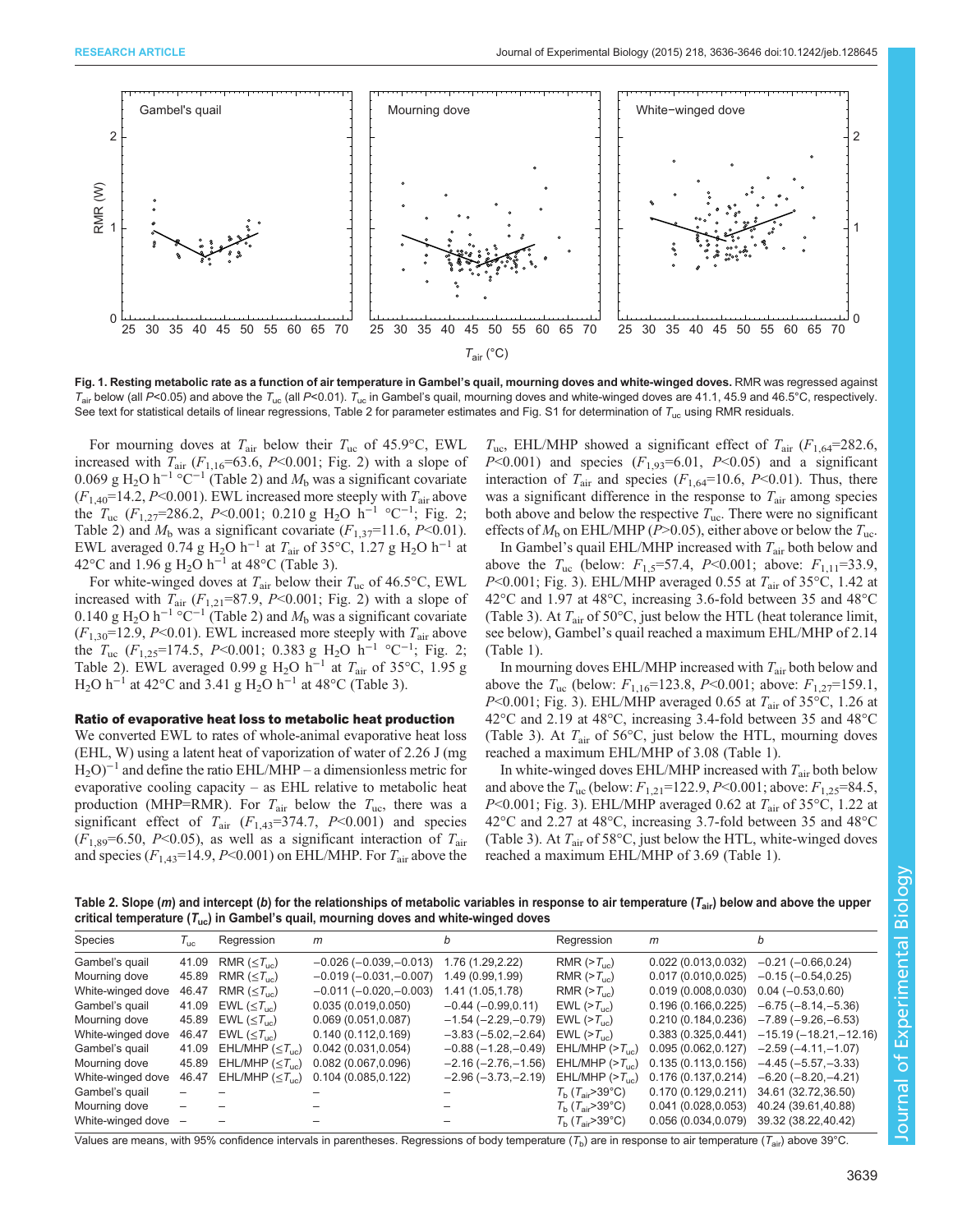|                         | Gambel's quail       |                 |                 | Mourning dove   |                 |                 | White-winged dove    |                 |                 |
|-------------------------|----------------------|-----------------|-----------------|-----------------|-----------------|-----------------|----------------------|-----------------|-----------------|
| $T_{\text{air}}$ (°C)   | $35^{\circ}$ C (n=8) | 42°C ( $n=6$ )  | 48°C ( $n=7$ )  | 35°C ( $n=7$ )  | 42°C ( $n=19$ ) | 48°C ( $n=12$ ) | $35^{\circ}$ C (n=8) | 42°C ( $n=12$ ) | 48°C ( $n=15$ ) |
| RMR (W)                 | $0.78 \pm 0.08$      | $0.75 \pm 0.10$ | $0.79 + 0.09$   | $0.75 \pm 0.22$ | $0.64 \pm 0.18$ | $0.58 + 0.14$   | $0.98 + 0.39$        | $0.99 + 0.25$   | $0.97 \pm 0.28$ |
| RMR (mW $g^{-1}$ )      | $4.77 \pm 0.58$      | $4.50 \pm 0.46$ | $5.00 \pm 0.54$ | $7.37 \pm 2.32$ | $6.32 \pm 1.71$ | $6.11 \pm 1.72$ | $6.90 \pm 1.81$      | $6.76 \pm 1.54$ | $6.57 \pm 1.70$ |
| EWL (g $H_2O(h^{-1})$   | $0.67 \pm 0.15$      | $.71 \pm 0.37$  | $2.46 \pm 0.37$ | $0.74 \pm 0.16$ | $1.27 \pm 0.44$ | $1.96 \pm 0.42$ | $0.99 + 0.49$        | $1.95 \pm 0.72$ | $3.41 \pm 0.85$ |
| EWL (% of Mb $h^{-1}$ ) | $0.42 \pm 0.09$      | $1.03 \pm 0.22$ | $1.57 \pm 0.25$ | $0.72 \pm 0.12$ | $1.24 \pm 0.36$ | $2.05 \pm 0.40$ | $0.69 + 0.23$        | $1.32 \pm 0.47$ | $2.31 \pm 0.51$ |
| EHL/MHP                 | $0.55 \pm 0.11$      | 1.42±0.22       | $1.97 + 0.31$   | $0.65 \pm 0.19$ | $1.26 \pm 0.25$ | $2.19 \pm 0.47$ | $0.62 \pm 0.12$      | $1.22 \pm 0.28$ | $2.27 \pm 0.47$ |
| $T_{\rm h}$ (°C)        | $41.1 \pm 0.6$       | $41.8 \pm 0.6$  | $42.5 \pm 0.8$  | $41.0 \pm 0.7$  | $42.0 \pm 0.5$  | $42.1 \pm 0.8$  | $41.3 \pm 0.6$       | $41.9 \pm 0.7$  | $41.7 \pm 0.9$  |

<span id="page-4-0"></span>

# Body temperature

For  $T_{\text{air}}$  below 39°C there were no significant effects of  $M_{\text{b}}$ , species,  $T_{\text{air}}$  or the interaction of  $T_{\text{air}}$  and species on  $T_{\text{b}}$  (P>0.05) and thus  $T_{\text{b}}$ in this range were considered normothermic. For  $T_{\text{air}}$  above 39 $\text{°C}$ , however,  $T_b$  increased with  $T_{air}$  differentially among species  $(T_{\text{air}}$ :  $F_{1,148}$ =79.2,  $P$ <0.001; species:  $F_{1,107}$ =4.9,  $P$ <0.05;  $T_{\text{air}}$ ×species:  $F_{1,148}$ =4.9, P<0.05). Thus, above  $T_{\text{air}}$  of 39°C, there was a significant difference in the response of  $T<sub>b</sub>$  to  $T<sub>air</sub>$  among species.

 $T_{\text{air}}$  below 39°C did not affect  $T_{\text{b}}$  in Gambel's quail ( $F_{1,14}=0.08$ ,  $P=0.78$ ) and normothermic  $T<sub>b</sub>$  averaged 41.1°C [\(Table 1\)](#page-2-0).  $T<sub>b</sub>$ increased with  $T_{\text{air}}$  above 39°C ( $F_{1,17}$ =67.8, P<0.001; [Fig. 4\)](#page-5-0) with a fairly steep slope of  $0.170^{\circ}$ C °C<sup>−1</sup> [\(Table 2\)](#page-3-0).  $T_b$  averaged 41.8 and 42.5 $\rm{^{\circ}C}$  at  $T_{\rm air}$  of 42 and 48 $\rm{^{\circ}C}$ , respectively (Table 3) and 43.6 $\rm{^{\circ}C}$  at  $T_{\text{air}}$  of 50°C [\(Table 1\)](#page-2-0). Thus at  $T_{\text{air}}$  of 50°C, just below the HTL, Gambel's quail maintained a  $T_a - T_b$  gradient of 6.4°C.

 $T_{\text{air}}$  below 39°C did not affect  $T_b$  in mourning doves ( $F_{1,9}=0.01$ ,  $P=0.93$ ) and normothermic  $T<sub>b</sub>$  averaged 41.0°C [\(Table 1\)](#page-2-0).  $T<sub>b</sub>$ increased with  $T_{\text{air}}$  above 39°C ( $F_{1,68}$ =42, P<0.001; [Fig. 4](#page-5-0)) with a fairly shallow slope of 0.041°C °C<sup>-1</sup> [\(Table 2](#page-3-0)). T<sub>b</sub> averaged 42.0 and 42.1°C at  $T_{\text{air}}$  of 42 and 48°C, respectively (Table 3) and 41.9°C at  $T_{\text{air}}$  of 56°C [\(Table 1\)](#page-2-0). Thus at  $T_{\text{air}}$  of 56°C, just below the HTL, mourning doves maintained a  $T_a - T_b$  gradient of 14.1°C.

 $T_{\text{air}}$  below 39°C did not affect  $T_b$  in white-winged doves  $(F<sub>1.9</sub>=0.40, P=0.54)$  and normothermic  $T<sub>b</sub>$  averaged 41.4°C [\(Table 1](#page-2-0)).  $T<sub>b</sub>$  increased with  $T<sub>air</sub>$  above 39°C ( $F<sub>1,62</sub>=25$ ,  $P<0.001$ ; [Fig. 4\)](#page-5-0) with a fairly shallow slope of 0.056°C °C<sup>-1</sup> [\(Table 2\)](#page-3-0).  $T<sub>b</sub>$ averaged 41.9 and 41.7°C at  $T_{\text{air}}$  of 42 and 48°C, respectively (Table 3) and 42.7°C at  $T_{\text{air}}$  of 58°C [\(Table 1](#page-2-0)). Thus, at  $T_{\text{air}}$  of 58°C, just below the HTL, white-winged doves maintained a  $T_a - T_b$ gradient of 15.3°C.

## Heat tolerance limit

The results presented thus far pertained to data collected from birds that were inactive and maintaining stable  $T<sub>b</sub>$  (see Materials and methods). To investigate heat tolerance, we examined the final 5 min of all temperature trials above 39 $\degree$ C with regard to  $T_b$ maximum and  $T_b$  slope ([Fig. 5](#page-6-0)). The  $T_b$  (maximum, slope) for Gambel's quail (45.1°C, 0.27°C min−<sup>1</sup> ) and mourning doves (46.1°C, 0.24°C min−<sup>1</sup> ) resulted from individuals in 52 and 54°C temperature trials, respectively; the values for white-winged doves (46.0°C, 0.39°C min−<sup>1</sup> ) were recorded by different individuals in trials of 54°C and above. Individual birds passed a given trial if  $T<sub>b</sub>$  and slope of  $T<sub>b</sub>$  remained less than or equal to 44.7°C and 0.1°C min<sup>-1</sup>, respectively; individuals that exceeded either of these limits were classified as failing, indicating that the heat load experienced by an individual exceeded its thermoregulatory capacity and it had reached its heat tolerance limit (HTL). Once the majority of individuals failed in a trial at a given  $T_{\text{air}}$ , a species was considered to have reached its HTL. Thus, the HTL of Gambel's quail was 52°C (1/9 pass), of mourning doves was 58°C (3/8 pass) and of white-winged doves was  $60^{\circ}$ C (1/4 pass; [Fig. 5](#page-6-0); [Table 1\)](#page-2-0).

# **DISCUSSION**

In this study, we examined the thermoregulatory ability of wild doves and quail under conditions that normally persist during the summer in hot subtropical deserts. We maintained low chamber humidities (dew point  $\leq 5^{\circ}$ C) to maximize the evaporative gradient and used summer-acclimatized birds in order to make measurements under ecologically relevant conditions. Whitewinged and mourning doves demonstrated a heat tolerance and ability to thermoregulate at  $T_{\text{air}}$  as high as 60°C, while Gambel's quail did so successfully up to 50°C.



Fig. 2. Rate of evaporative water loss as a function of air temperature in Gambel's quail, mourning doves and white-winged doves. EWL was regressed against T<sub>air</sub> below (all P<0.01) and above the T<sub>uc</sub> (all P<0.001). T<sub>uc</sub> in Gambel's quail, mourning doves and white-winged doves are 41.1, 45.9 and 46.5°C, respectively. See text for statistical details of linear regressions, [Table 2](#page-3-0) for parameter estimates and [Fig. S1](http://jeb.biologists.org/lookup/suppl/doi:10.1242/jeb.128645/-/DC1) for determination of  $T_{\text{uc}}$  using RMR residuals.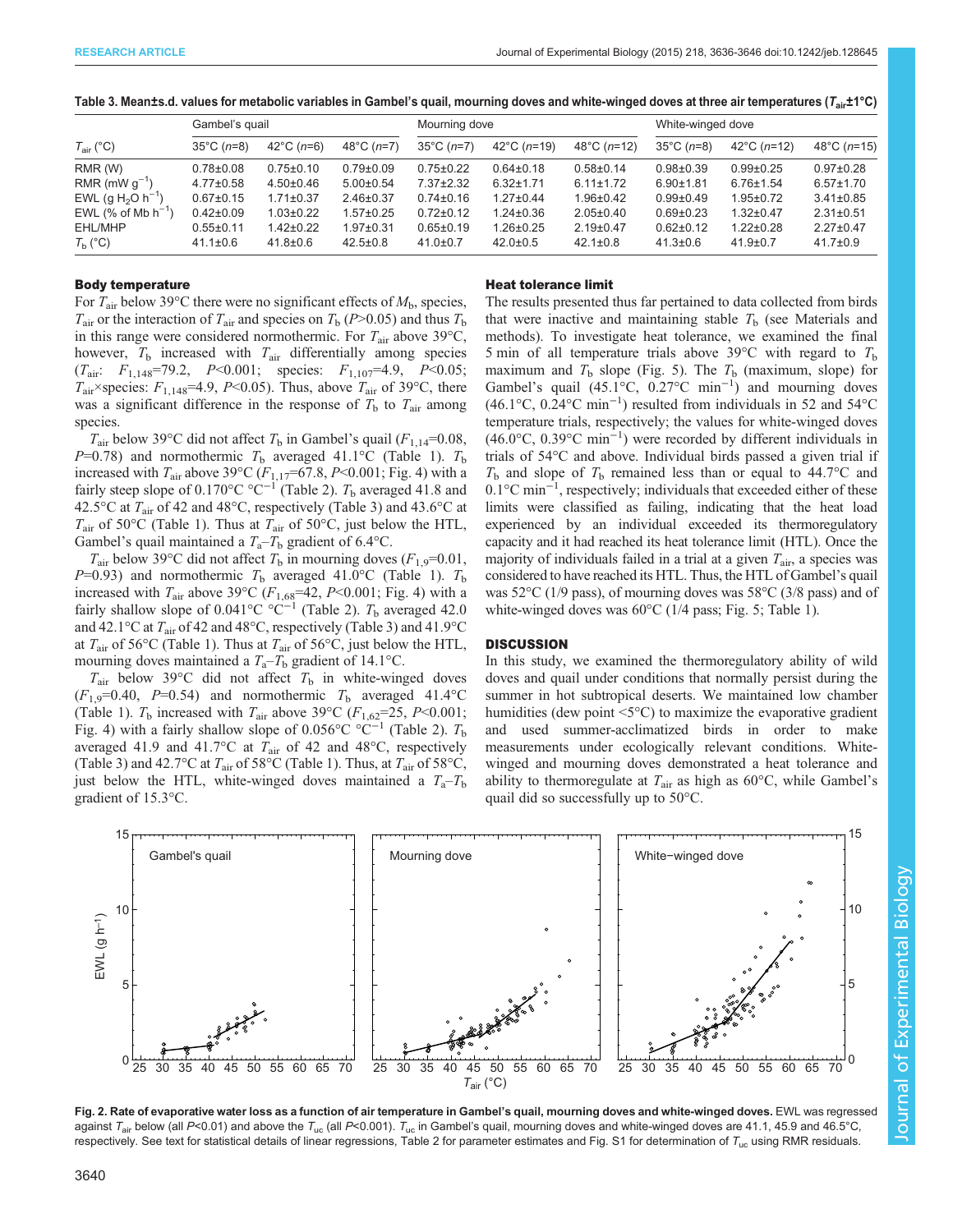<span id="page-5-0"></span>

Fig. 3. Evaporative cooling capacity (EHL/MHP) as a function of air temperature in Gambel's quail, mourning doves and white-winged doves. EHL/MHP was regressed against T<sub>air</sub> below and above the T<sub>uc</sub> (all P<0.001). T<sub>uc</sub> in Gambel's quail, mourning doves and white-winged doves are 41.1, 45.9 and 46.5°C, respectively. See text for statistical details of linear regressions, [Table 2](#page-3-0) for parameter estimates, and [Fig. S1](http://jeb.biologists.org/lookup/suppl/doi:10.1242/jeb.128645/-/DC1) for determination of  $T_{\text{uc}}$  using RMR residuals.

Earlier studies often did not provide conditions conducive for examining natural responses to heat stress. [Hudson and Brush](#page-9-0) [\(1964\)](#page-9-0), for example, found that mourning doves died at  $T_{\text{air}}$  above 41°C and that California quail (Callipepla californica) could not survive  $T_{\text{air}}$  above 44 $\textdegree$ C. Birds exposed to very high environmental temperatures in nature are typically subject to very low atmospheric humidity. High chamber humidity impeded the birds' ability to evaporate water and severely limited their ability to cope with heat stress (see [Lasiewski et al., 1966](#page-9-0), and [Whitfield et al., 2015](#page-10-0), for more discussion of these issues).

In addition, most studies of thermoregulation in these taxa have focused on responses to  $T_{\text{air}}$  below normothermic  $T_{\text{b}}$ . Prior to this study, thermoregulatory performance at  $T_{\text{air}}$ above 40°C had only been quantified in 9 of the 300+ species of columbiform birds and 7 of the 170+ species of galliform birds (see [Figs 6](#page-6-0) and [7](#page-7-0)). Of these, only 4 columbiform and 3 galliform species were exposed to  $T_{\text{air}}$  above 45°C. Below, we discuss the thermoregulatory performance of each study species in detail and compare our observations to earlier relevant studies in galliform and columbiform birds as well as speculate on their future performance in a warmer and dryer environment.

#### Resting metabolism and upper critical temperature

Understanding changes in RMR with changes in  $T_{\text{air}}$  is critical to quantifying thermoregulatory capacity in the heat. We found similar slopes in doves and quail for changes in RMR and mass independent RMR at  $T_{\text{air}}$  above the  $T_{\text{uc}}$  [\(Table 2](#page-3-0), [Table S1\)](http://jeb.biologists.org/lookup/suppl/doi:10.1242/jeb.128645/-/DC1). However, the  $T_{\text{uc}}$  – the  $T_{\text{air}}$  at which heat dissipation becomes an active process and marked increases in daytime RMR occur [\(Kendeigh, 1969\)](#page-9-0) – was significantly lower in the quail  $(41.1^{\circ}C)$ than observed in both dove species (45.9–46.5°C) [\(Table 1\)](#page-2-0). These differences in the  $T_{\text{uc}}$  among doves and quail are importantly related to pathways of evaporative heat dissipation. At a  $T_{\text{air}}$  of 30°C, evaporative losses in most birds are more or less evenly distributed between respiratory and cutaneous pathways [\(Bernstein, 1971;](#page-9-0) [Ro](#page-10-0) [and Williams, 2010\)](#page-10-0). At a  $T_{\text{air}} \ge 40^{\circ}\text{C}$ , the primary evaporative pathway is respiratory in passerines  $(\geq 75\%$ , [Wolf and Walsberg,](#page-10-0) [1996\)](#page-10-0) and galliforms (75%, [Richards, 1976](#page-10-0)) and cutaneous in doves (≥70%, [McKechnie and Wolf, 2004](#page-10-0)). Since metabolic heat contributes to total heat load, birds that actively dissipate heat via panting (quail, passerines) tend to have lower limits of heat tolerance and relatively high rates of water loss compared with doves, which dissipate most of their heat load using cutaneous evaporation.



Fig. 4. Body temperature as a function of air temperature in Gambel's quail, mourning doves and white-winged doves. Body temperature was regressed against air temperature above 39°C (all P<0.001). See text for statistical details of linear regressions and [Table 2](#page-3-0) for parameter estimates. The dotted lines represent  $T_b = T_{air}$ .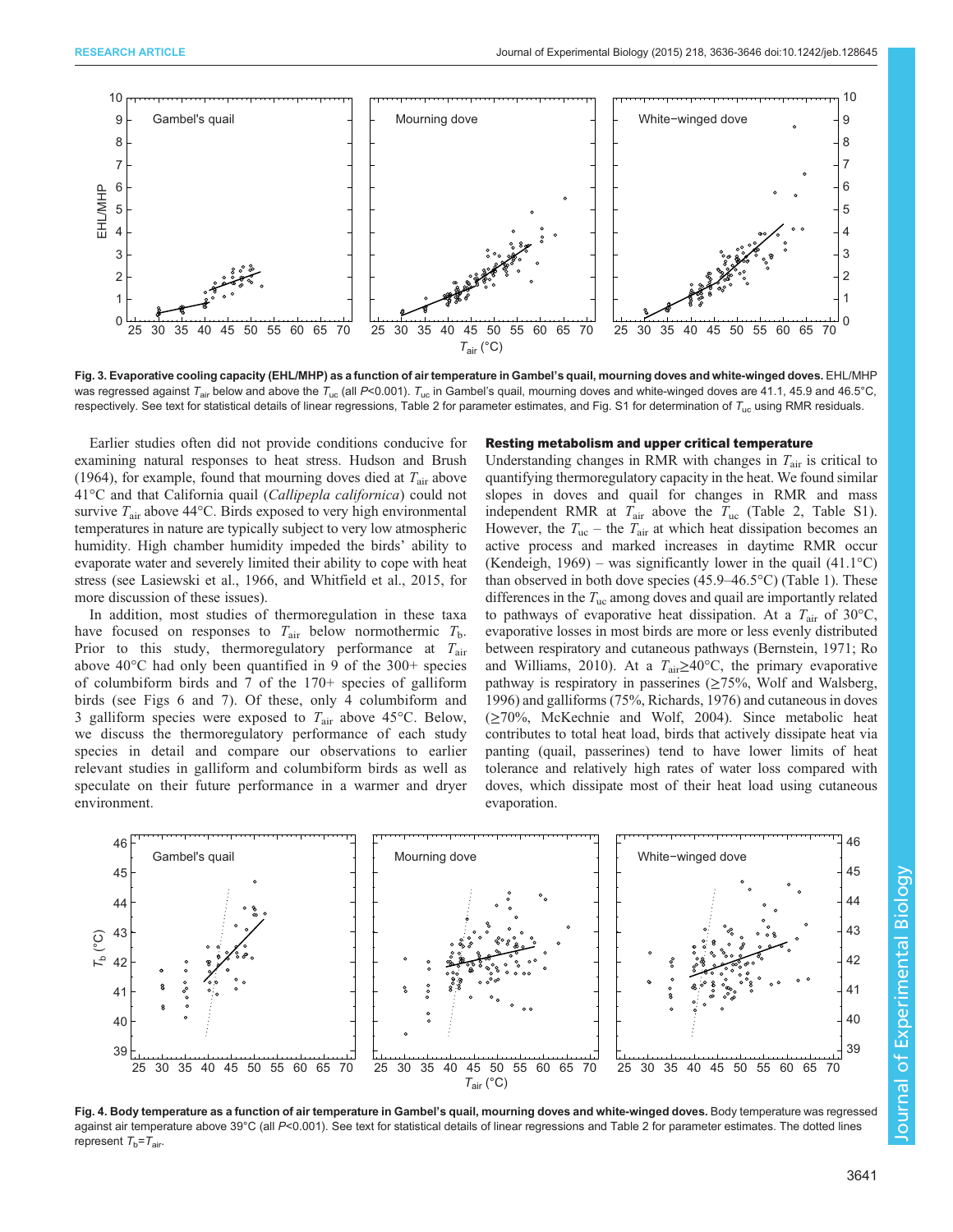<span id="page-6-0"></span>

Fig. 5. Maximum body temperature and slope of body temperature during temperature trials at air temperatures ≥40°C in Gambel's quail, mourning doves and white-winged doves. In temperature trials, a bird passed until reaching its heat tolerance limit (fail=HTL, coded in black), when maximum body temperature exceeded 44.7°C or slope of body temperature exceeded 0.1°C min−<sup>1</sup> during the last 5 min of a trial.

Other studies of columbiforms have reported responses of metabolic rate to temperature similar to those reported in the current study (Fig. 6). In rock doves acclimated to very high  $T_{air}$  (up to 62°C) metabolic rate remained constant from 30 to 60°C and no  $T_{\text{uc}}$  is apparent [\(Marder and Arieli, 1988\)](#page-9-0). White-winged doves acclimated to 43°C showed no significant difference in RMR between 35 and 45 $^{\circ}$ C [\(McKechnie and Wolf, 2004](#page-10-0)), but these  $T_{\text{air}}$ were below the  $T_{\text{uc}}$  found in this study. Spinifex Pigeons (89 g, Geophaps plumifera; [Withers and Williams, 1990](#page-10-0)) and Crested Pigeons (186 g, Ocyphaps lophotes; B.O.W., unpublished results), like the two species of dove tested here, show  $T_{\text{uc}}$  of 46 $\textdegree$ C. However, three columbiforms, including the diamond dove (∼40 g, Geopelia

cuneata), crested pigeon (174 g) and brush bronzewing (224 g, *Phaps elegans*), show  $T_{\text{uc}}$  close to normothermic  $T_{\text{b}}$ , which is contrary to the pattern we observed and may be due to acclimation history or measurement dates or conditions [\(Schleucher, 1999](#page-10-0); [Larcombe et al., 2003](#page-9-0)). In each of these cases, the experimental birds were housed outdoors at  $T_{\text{air}}$  below 25°C, suggesting a seasonal adjustment of  $T_{\text{uc}}$  like that of BMR ([McKechnie, 2008\)](#page-10-0). Given their capacities for cutaneous heat dissipation, doves in the wild may only rarely experience heat loads that require panting and an increase in RMR.

Galliform birds such as quail, pheasants and partridges, in contrast, show clear well-defined  $T_{\text{uc}}$  where metabolic rate increases



Fig. 6. Metabolic rate as a function of air temperature in galliform and columbiform birds. Data obtained from a range of authors: [Lasiewski and Seymour, 1972](#page-9-0); <sup>2</sup>[Roberts and](#page-10-0) [Baudinette, 1986;](#page-10-0) <sup>3</sup>[Pis, 2010;](#page-10-0) <sup>4</sup>[Weathers, 1981;](#page-10-0)<br><sup>5</sup>Goldstein and Nagy, 1985 (data from summer <sup>5</sup>[Goldstein and Nagy, 1985](#page-9-0) (data from summer of 1981); <sup>6</sup>This study; <sup>7</sup>[Frumkin et al., 1986](#page-9-0);<br><sup>8</sup>Marder and Bernstein, 1983; <sup>9</sup>Ared and [Marder and Bernstein, 1983;](#page-9-0) <sup>9</sup>[Arad and](#page-9-0) [Marder, 1982;](#page-9-0) <sup>10</sup>Marder, 1973; <sup>11</sup>[Schleucher,](#page-10-0) [1999](#page-10-0);  $12$ [Gerson et al., 2014](#page-9-0);  $13$ Withers and [Williams, 1990](#page-10-0); <sup>14</sup>McKechnie and Wolf, 2004;<br><sup>15</sup>Larcombe et al., 2003; <sup>16</sup>Marder and Arieli, [1988](#page-9-0).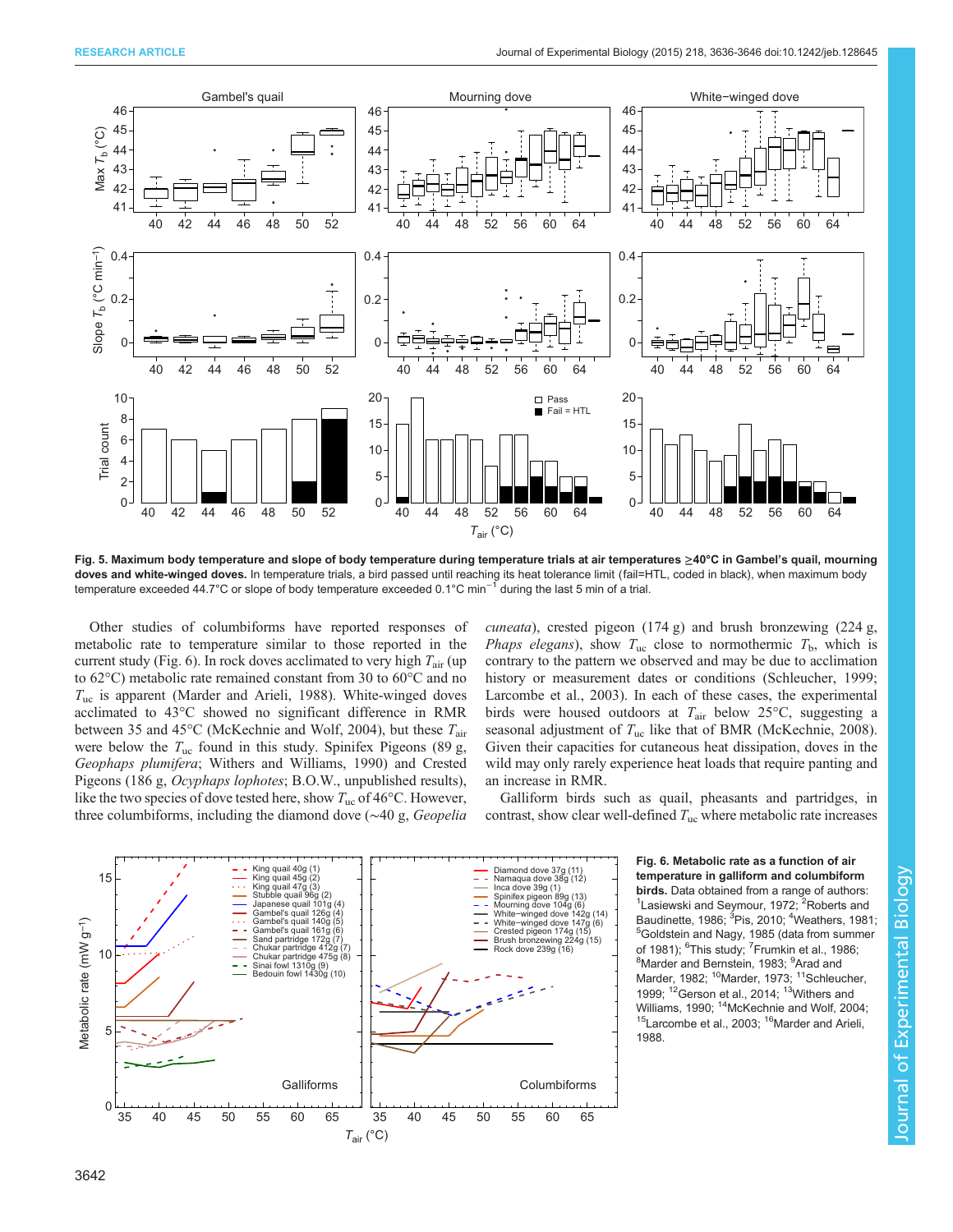<span id="page-7-0"></span>



markedly with increasing heat stress.  $T_{uc}$  values for galliforms in the heat tend to cluster around normothermic  $T<sub>b</sub>$  and show only modest variability ([Fig. 6](#page-6-0)). Data from eight studies encompassing six species show that  $T_{\text{uc}}$  range from 35 to 42 $\textdegree$ C with only the sand partridge (Ammoperdix heyi) showing no increase in metabolic rate with  $T_{\text{air}}$  ranging from 35 to 50°C. Sand partridges, thus, appear more similar to columbiform birds in that their metabolic rate does not increase steeply at any point [\(Frumkin et al., 1986](#page-9-0)), which suggests that an elaborated gular mechanism or enhanced cutaneous evaporation may occur in this species. Our  $T_{\text{uc}}$  value for Gambel's quail is similar to other studies for the same species [\(Goldstein and](#page-9-0) [Nagy, 1985](#page-9-0); [Weathers, 1981\)](#page-10-0), indicating that  $T_{uc}$  in galliform birds tends to fall just below or slightly above  $T<sub>b</sub>$ .

Given the differences in individual birds, their acclimation history, the time of year and experimental conditions, the lowest metabolic rates we measured are similar to previous measurements of RMR and BMR in these species. For Gambel's quail in this study, RMR was 4.6 mW  $g^{-1}$  at the  $T_{uc}$  [\(Table 1](#page-2-0)), which is less than the BMR of 6.0 mW g−<sup>1</sup> found for birds acclimated to 25°C [\(Weathers, 1981](#page-10-0)) and comparable with an RMR of 5.0±1.7 mW  $g^{-1}$ (n=24; 33°C≤T<sub>air</sub>≤47°C) found in wild birds – as in this study – acclimatized to the Sonoran Desert summer [\(Goldstein and Nagy,](#page-9-0) [1985](#page-9-0)). For mourning doves in this study, RMR was 6.1 mW  $g^{-1}$  at the  $T_{\text{uc}}$ , which is less than the BMR of 7.1 mW g<sup>-1</sup> observed in birds at higher humidities and acclimated to 25°C [\(Hudson and Brush,](#page-9-0) [1964](#page-9-0); appendix A of [McNab, 2009\)](#page-10-0). For white-winged doves in this study, RMR was 6.5 mW  $g^{-1}$  at the  $T_{uc}$ , which compares favorably with the metabolic rate (6.3±0.8 mW g<sup>-1</sup>;  $n=15$ ; 35°C $\leq T_{\text{air}} \leq 45$ °C) found for birds acclimated to 43°C [\(McKechnie and Wolf, 2004](#page-10-0)).

#### Evaporative water loss

Gambel's quail showed a significant increase in EWL at the  $T_{\text{uc}}$  of 41.1°C ([Table 2,](#page-3-0) [Fig. 2\)](#page-4-0). The marked increase in RMR and EWL together indicate an increase in respiratory evaporation at a  $T_{\text{air}}$ coinciding with their normothermic  $T<sub>b</sub>$ . Doves also increased EWL at their  $T_{\text{uc}}$ , but this value was ~46°C. Their reliance on cutaneous evaporation, which has negligible metabolic costs [\(Marder and Ben-](#page-9-0)[Asher, 1983; Marder and Gavrieli-Levin, 1987](#page-9-0)), allowed these doves to defer active heat dissipation via panting and/or gular flutter to a  $T_{\text{air}}$  approximately 5°C higher than normothermic  $T_{\text{b}}$ .

Despite their differences in  $M<sub>b</sub>$ , mourning doves and Gambel's quail showed similar responses of EWL above their respective  $T_{uc}$ [\(Table 2,](#page-3-0) [Table S1\)](http://jeb.biologists.org/lookup/suppl/doi:10.1242/jeb.128645/-/DC1). However, as a percentage of  $M_b$ , EWL was 30%

greater in mourning doves (2.1%  $M_b$  h<sup>-1</sup>) and 45% greater in whitewinged doves  $(2.3\% \text{ M}_b \text{ h}^{-1})$  than that observed in Gambel's quail (1.6%  $M_b$  h<sup>-1</sup>) at a  $T_{air}$  of 48°C ([Table 3\)](#page-4-0). White-winged doves increased their EWL with  $T_{\text{air}}$  more steeply than the other two species, both above and below  $T_{\text{uc}}$  ([Table 2,](#page-3-0) [Table S1\)](http://jeb.biologists.org/lookup/suppl/doi:10.1242/jeb.128645/-/DC1). Compared with similarly sized Gambel's quail, white-winged doves evaporated water at higher rates over a range of high  $T_{\text{air}}$ , which provided a greater cooling capacity, but resulted in greater rates of water loss.

Evaporative water loss generally scales with  $M<sub>b</sub>$  with increasing  $T_{\text{air}}$  in both galliforms and columbiforms (Fig. 7). At the highest  $T_{\text{air}}$  measured among columbiforms, ~55–60°C, EWL ranges from 2–3%  $M_b$  h<sup>-1</sup> in rock doves to 4–5%  $M_b$  h<sup>-1</sup> in the smaller dove species (39–147 g). At the highest  $T_{\text{air}}$  frequently measured among galliforms,  $\sim$ 44–45°C, EWL ranges from 0.7% M<sub>b</sub> h<sup>-1</sup> in the large bedouin fowl (∼1400 g, Gallus domesticus) to 3%  $M<sub>b</sub> h<sup>-1</sup>$  in the small king quail (40 g, *Coturnix chinensis*). In this study EWL in Gambel's quail at  $T_{\text{air}}$  of 50°C measured about 2%  $M_b$  h<sup>-1</sup>.

# Ratio of evaporative heat loss to metabolic heat production

At  $T_{\text{air}}$  just below their respective HTL we found that Gambel's quail are able to produce EHL/MHP of 2.14 at 50°C, with mourning doves producing ratios of 3.08 at 56°C and white-winged doves showing ratios of 3.69 at 58°C ([Table 1\)](#page-2-0). In prior studies, only the larger rock doves exhibit ratios approaching 3.0 at 60°C [\(Marder](#page-9-0) [and Arieli, 1988](#page-9-0)). The smaller spinifex pigeons had EHL/MHP ratios of 1.25–1.5 at 45°C and 1.75 at 50°C ([Dawson and Bennett,](#page-9-0) [1973;](#page-9-0) [Withers and Williams, 1990](#page-10-0)). Data for small doves (∼40 g) show that these species can produce EHL/MHP ratios of 1.0 (diamond dove), 1.1–1.2 (Inca dove, Columbina inca) and 1.6 (Namaqua dove, Oena capensis) at 44°C ([Schleucher et al., 1991](#page-10-0); [Lasiewski and Seymour, 1972; MacMillen and Trost, 1967](#page-9-0); [Schleucher, 1999](#page-10-0); [Gerson et al., 2014\)](#page-9-0). Among these smaller doves, the Namaqua doves appear to be more heat tolerant than the other smaller species, although this could be an artifact of acclimation or measurement conditions, producing EHL/MHP of 3.55 at 56°C ([Gerson et al., 2014](#page-9-0)), which is comparable to the value we found for white-winged doves at 58°C. Overall, heatacclimatized doves exposed to  $T_{\text{air}}$  of 55–60°C dissipate heat through evaporation at 3- to 3.7-fold their rates of metabolic heat production and thus are able to cope with extremely high environmental heat loads.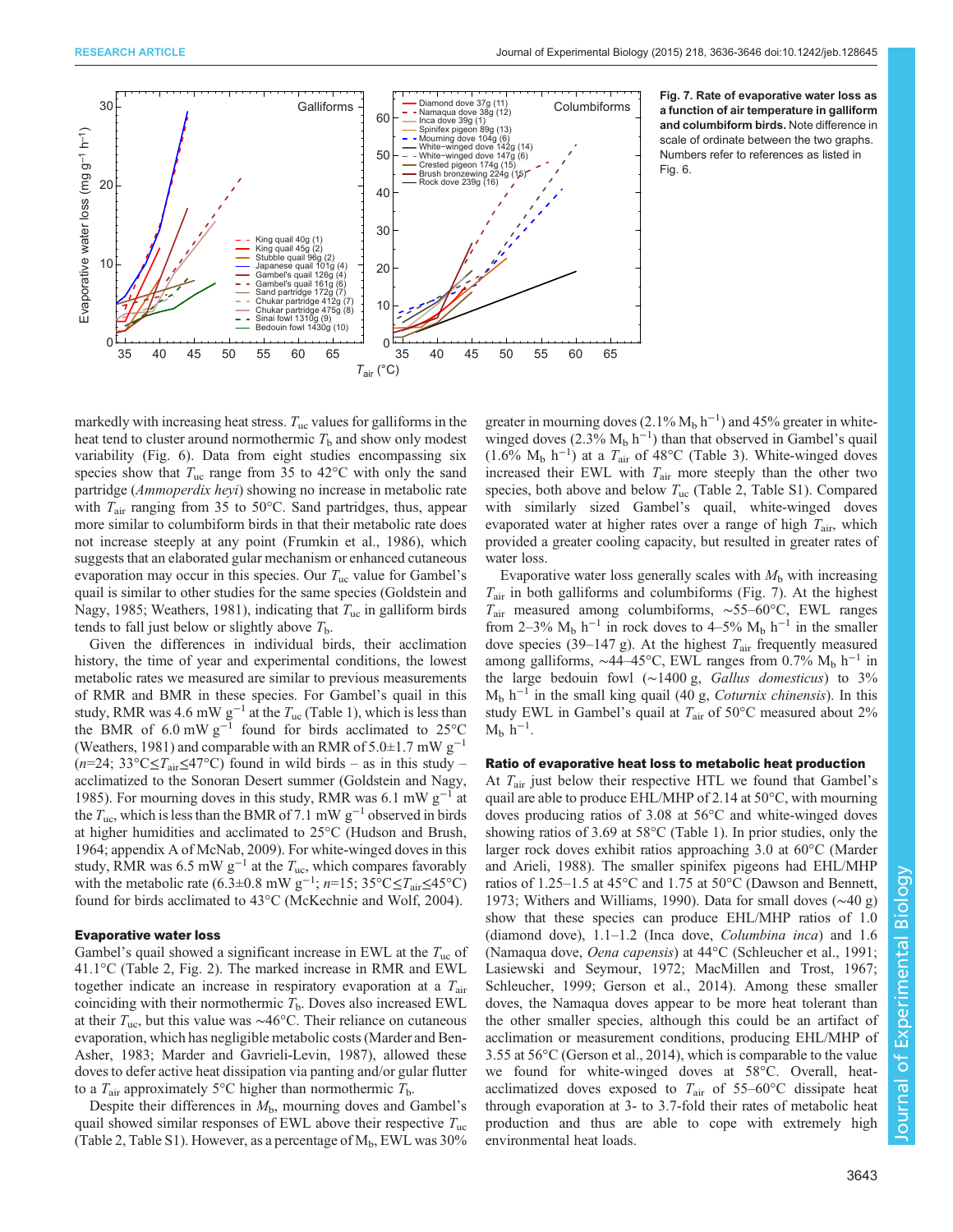Excluding the Gambel's quail used in this study, galliforms ranging in size from 40 to 1400 g have not been shown to produce EHL/MHP ratios > 2.0 or tolerate  $T_{\text{air}}$  above 48°C. Large Sinai and bedouin fowls (∼1300–1400 g) produce a maximum EHL/MHP of 1.65 at 44 $\rm ^{\circ}C$  and apparently tolerate maximum  $T_{\rm air}$  of 48 $\rm ^{\circ}C$  ([Marder,](#page-9-0) [1973](#page-9-0); [Arad and Marder, 1982\)](#page-9-0). Chukar partridge (475 g, Alectoris chukar) are able to produce EHL/MHP of 1.82 at 48°C and reached their heat tolerance limits in trials >48°C (see below; [Marder and](#page-9-0) [Bernstein, 1983\)](#page-9-0). Japanese quail (∼100 g, Coturnix japonica) produce a maximum EHL/MHP of 1.12 at a  $T_{\text{air}}$  of 43<sup>o</sup>C. The smallest galliform that has been studied, king quail (∼40 g), produced a EHL/MHP ratio of 1.17 at 45.2°C [\(Lasiewski et al.,](#page-9-0) [1966](#page-9-0)) and 1.23 at 44°C ([Lasiewski and Seymour, 1972\)](#page-9-0). In general, it appears that galliforms are able to tolerate maximum  $T_{air}$  of ~48– 50°C and are able to evaporate water at rates that can account for slightly more than two times their RMR at the highest  $T_{\text{air}}$ .

# Body temperature and heat tolerance limit

Facultative hyperthermia represents a means of partially offsetting heat gain in hot environments and reducing EWL and, as a consequence, is a well-developed response in heat stressed and exercising birds. We found that the normothermic  $T<sub>b</sub>$  for mourning and white-winged doves averaged 41.0 and 41.4°C, respectively [\(Table 1](#page-2-0)). The  $T<sub>b</sub>$  of both species increased linearly with  $T<sub>air</sub>$  above this range, staying well below lethal temperatures and reaching a value of 41.9°C for  $T_{\text{air}}$  of 56°C in mourning doves and 42.7°C for  $T_{\text{air}}$  of 58 $\textdegree$ C in white-winged doves [\(Table 1](#page-2-0)). This increase of 0.9°C for mourning and 1.3°C for white-winged doves from normothermic  $T<sub>b</sub>$  falls below the 1.6 to 4.2°C range of  $T<sub>b</sub>$  increases found for other columbiform birds exposed to lower  $T_{\text{air}}$  of 44–45°C [\(Lasiewski and Seymour, 1972; MacMillen and Trost, 1967](#page-9-0); [Schleucher, 1999; Withers and Williams, 1990;](#page-10-0) [Larcombe et al.,](#page-9-0) [2003](#page-9-0)), although it exceeds the 0.8 $\degree$ C variation in  $T<sub>b</sub>$  found for heatacclimated rock doves exposed to  $T_{\text{air}}$  of 30–60°C ([Marder and](#page-9-0) [Arieli, 1988](#page-9-0)). At ~41°C, the normothermic  $T<sub>b</sub>$  of Gambel's quail and the dove species were very similar. As  $T_{\text{air}}$  increased, however,  $T<sub>b</sub>$  of Gambel's quail had a significantly steeper slope and lower intercept than that of both dove species [\(Fig. 4,](#page-5-0) [Table 2\)](#page-3-0), reaching 43.6 $\degree$ C at  $T_{\text{air}}$  of 50 $\degree$ C ([Table 1\)](#page-2-0). Thus, just below the HTL, Gambel's quail maintained a  $T_{\text{air}}-T_{\text{b}}$  gradient of just 6.4°C, compared with 14.1 and 15.3°C, respectively, for mourning and white-winged doves.

Establishing the thermal tolerance of animals to heat stress is a prerequisite for understanding how heat exposure and its severity may impact wild animal populations. Historically, these determinations have taken a variety of forms, but the assays typically produced high mortality in the subjects and most have tended to focus on ectotherms (98% of 604 animal taxa reviewed by [Lutterschmidt and Hutchison, 1997\)](#page-9-0). In this study, we measured core  $T<sub>b</sub>$  continuously, rather than recording a single  $T<sub>b</sub>$  measurement at the end of a temperature trial, which allowed us to determine both maximum  $T<sub>b</sub>$  of individuals as well as the response of  $T<sub>b</sub>$  to changes in  $T_{\text{air}}$ . Thus, we could determine real time if an individual had reached its thermal limits and terminate the trial without harming the bird. The HTL metric provided a clear  $T_{\text{air}}$  above which birds could not maintain a constant  $T<sub>b</sub>$ . Using a protocol similar to ours, [Marder](#page-9-0) [and Bernstein \(1983\)](#page-9-0) found that chukar partridges exposed to  $T_{\text{air}}$  of 48°C maintained a stable  $T<sub>b</sub>$  for 2–4.5 h, but could not maintain  $T<sub>b</sub>$ below lethal levels at  $T_{\text{air}}$  of 52 $\textdegree$ C. Thus, like the quail observed in our study, this large galliform (475 g) reached its limit of heat tolerance at a  $T_{\text{air}}$  of 52°C. Our findings and those of others provide strong evidence that desert-dwelling columbiform birds, primarily

because of their high rates of cutaneous evaporation, cope better with high heat loads than galliforms in the same environment.

# Ecological aspects of thermoregulatory performance in doves and quail

[Williams et al. \(2012\)](#page-10-0) has suggested that desert birds need the capacity to increase EWL during periods of extreme heat in order to maintain sub-lethal  $T<sub>b</sub>$ , while minimizing dehydration over the long term. In this study, we found that the thermoregulatory performance and water balance of mourning and white-winged doves differed greatly from that of the sympatric Gambel's quail. The quail showed lower RMR and lower mass-specific EWL at  $T_{\text{air}}$  above normothermic  $T<sub>b</sub>$ , which serves to conserve water and energy, but also potentially makes them vulnerable to increasing temperatures, especially during heat waves. Doves, in contrast, support a high water use 'lifestyle' when environmental temperatures exceed normothermic  $T<sub>b</sub>$ . Thus, at a  $T<sub>air</sub>$  of 48°C, mourning and whitewinged doves lose 10%  $M<sub>b</sub>$  in water over a period of 4–5 h, while this takes 6 h or more in Gambel's quail. Greater rates of EWL in doves could reduce their abundance if water were unavailable, for example, because of longer or more intense droughts ([IPCC, 2013](#page-9-0); [Albright et al., 2010\)](#page-9-0); but it also allows them to survive at temperatures of 60°C or more. With their more constrained EWL and greater reliance on respiratory EWL, Gambel's quail appear to have heat tolerance limits that are significantly lower than those observed in doves – but may persist without water for longer periods in moderate heat.

The differing thermoregulatory responses among the three species to high  $T_{\text{air}}$ , in part, may reflect their differing ecologies within the Sonoran Desert. Mourning and white-winged doves often nest in exposed locations with significant solar heat loads, where the nest environment can reach  $T_e$  of 50–60°C and incubating birds must cool rather than warm their eggs to maintain viability (B.O.W., personal observation; [Russell, 1969](#page-10-0); [Walsberg and Voss-Roberts,](#page-10-0) [1983\)](#page-10-0). Doves require access to preformed water almost daily and travel up to 20 km or more access water holes ([Gubanich, 1966](#page-9-0); [Brown, 1989\)](#page-9-0); their strong flight capabilities allow them to nest many miles from water sources ([Bartholomew and Dawson, 1954\)](#page-9-0). In addition, doves are able to rapidly drink by suction, placing their bills in water sources and drinking continuously. Mourning doves deprived of water for 24 h can drink 17% of their  $M<sub>b</sub>$  in water in 10 min [\(Bartholomew and Dawson, 1954\)](#page-9-0). Gambel's quail are much less mobile and typically range about 0.5 km from their roost sites ([Gorsuch, 1934\)](#page-9-0). During the Sonoran Desert summer, they constrain their activities to shaded microsites during the heat of the day, with only intermittent exposure to the sun when moving between shaded sites or flying short distances ([Goldstein, 1984](#page-9-0); [Goldstein and Nagy, 1985](#page-9-0)). Gambel's quail often live independent of surface water resources and rely on vegetation and insects in desert valleys far from water ([Lowe, 1955; Hungerford, 1960](#page-9-0); [Bartholomew and Cade, 1963\)](#page-9-0). Very high air temperatures, however, may constrain the ability of quail to forage and potentially limit their distribution in future climates [\(Goldstein,](#page-9-0) [1984;](#page-9-0) [McKechnie and Wolf, 2010](#page-10-0)).

It is critical that we understand the thermoregulatory and water balance challenges that birds face in a rapidly warming world. Such understanding might allow us predict and perhaps mitigate such events; it is a prerequisite for understanding avian distributions now and in a warmer future. This study is a first step in examining the relative responses of birds to higher temperatures and gives us some baseline measure of their ecological performance. Given the apparent differences among species in physiological responses to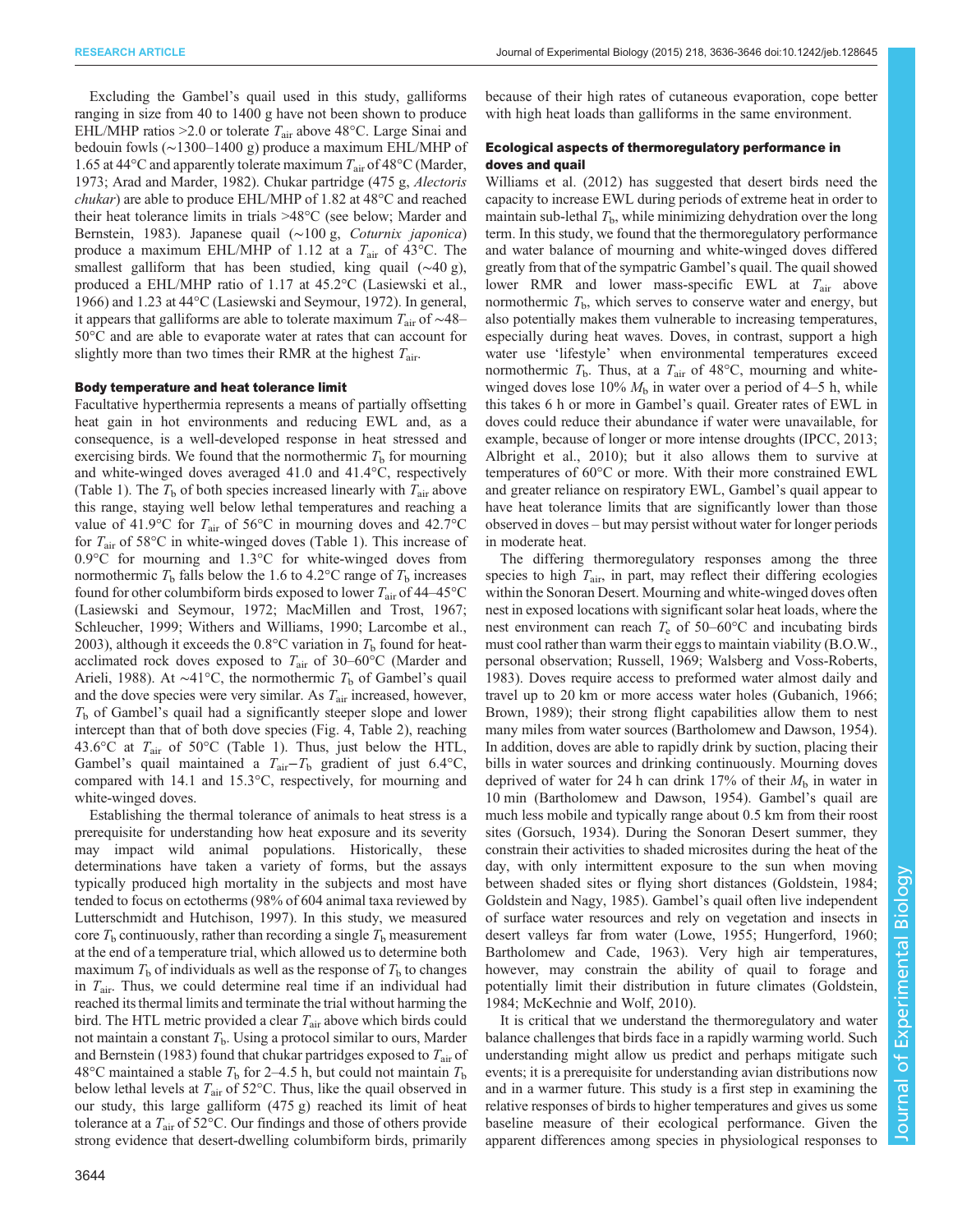<span id="page-9-0"></span>heat stress, examining the tolerances of naturally occurring avian communities in similar ways will be critical for understanding their composition and persistence.

#### Acknowledgements

We thank the Cadden and Wolf families for allowing us to conduct this research on their properties. Matt Baumann, Corrie Borgman, Jennifer Clark, Mateo Garcia, Michael Griego, Chuck Hayes, Alex Kusarov, Ben Smit and Bill Talbot provided invaluable assistance in the field and laboratory. We thank Christian Giardina and Andrew McKechnie for helpful comments on the manuscript.

#### Competing interests

The authors declare no competing or financial interests.

#### Author contributions

B.O.W. designed the study. B.O.W., E.K.S. and A.R.G. designed the experimental set up. E.K.S., J.O., A.R.G. and B.O.W. collected data. E.K.S. analyzed the data. E.K.S., A.R.G. and B.O.W. wrote the manuscript.

#### Funding

This research was supported by the National Science Foundation [grant number IOS-1122228 to B.O.W.]. Any opinions, findings and conclusions or recommendations expressed in this material are those of the authors and do not

necessarily reflect the views of the National Science Foundation.

#### Supplementary information

Supplementary information available online at

<http://jeb.biologists.org/lookup/suppl/doi:10.1242/jeb.128645/-/DC1>

#### References

- [Albright, T. P., Pidgeon, A. M., Rittenhouse, C. D., Clayton, M. K., Flather, C. H.,](http://dx.doi.org/10.1111/j.1365-2486.2009.02120.x) [Culbert, P. D., Wardlow, B. D. and Radeloff, V. C.](http://dx.doi.org/10.1111/j.1365-2486.2009.02120.x) (2010). Effects of drought on [avian community structure.](http://dx.doi.org/10.1111/j.1365-2486.2009.02120.x) Glob. Change Biol. 16, 2158-2170.
- Arad, Z. and Marder, J. [\(1982\). Effect of long-term heat acclimatization on the](http://dx.doi.org/10.1016/0300-9629(82)90030-5) [thermoregulatory mechanisms of the desert sinai and the white leghorn fowls](http://dx.doi.org/10.1016/0300-9629(82)90030-5) (Gallus domesticus). [Comp. Biochem. Physiol. A Physiol.](http://dx.doi.org/10.1016/0300-9629(82)90030-5) 72, 185-190.
- Bakken, G. S. [\(1976\). A heat transfer analysis of animals: unifying concepts and the](http://dx.doi.org/10.1016/0022-5193(76)90063-1) [application of metabolism chamber data to field ecology.](http://dx.doi.org/10.1016/0022-5193(76)90063-1) J. Theor. Biol. 60, [337-384.](http://dx.doi.org/10.1016/0022-5193(76)90063-1)
- Bartholomew, G. A. and Cade, T. J. [\(1963\). The water economy of land birds.](http://dx.doi.org/10.2307/4082856) Auk 80[, 504-539.](http://dx.doi.org/10.2307/4082856)
- [Bartholomew, G. A. and Dawson, W. R.](http://dx.doi.org/10.2307/1931115) (1954). Body temperature and water [requirements in the mourning dove,](http://dx.doi.org/10.2307/1931115) Zenaidura macroura marginella. Ecology 35, [181-187.](http://dx.doi.org/10.2307/1931115)
- [Baumel, J. J., Dalley, A. F. and Quinn, T. H.](http://dx.doi.org/10.1007/BF00310349) (1983). The collar plexus of [subcutaneous thermoregulatory veins in the pigeon,](http://dx.doi.org/10.1007/BF00310349) Columba livia; its association [with esophageal pulsation and gular flutter.](http://dx.doi.org/10.1007/BF00310349) Zoomorphology 102, 215-239.
- Bernstein, M. H. [\(1971\). Cutaneous water loss in small birds.](http://dx.doi.org/10.2307/1366669) Condor 73, 468-469. [Blomberg, S. P., Garland, T. and Ives, A. R.](http://dx.doi.org/10.1111/j.0014-3820.2003.tb00285.x) (2003). Testing for phylogenetic signal
- [in comparative data: behavioral traits are more labile.](http://dx.doi.org/10.1111/j.0014-3820.2003.tb00285.x) Evolution 57, 717-745.
- Brown, D. E. (1989). Arizona Game Birds. Tucson: University of Arizona Press. Calder, W. A. and King, J. R. (1974). Thermal and caloric relations of birds. In Avian
- Biology, Vol. 4 (ed. D. S. Farner and J. R. King), pp. 259-413. New York: Academic Press.
- Calder, W. A. and Schmidt-Nielsen, K. (1967). Temperature regulation and evaporation in pigeon and roadrunner. Am. J. of Physiol. 213, 883-889.
- [Cunningham, S. J., Kruger, A. C., Nxumalo, M. P. and Hockey, P. A. R.](http://dx.doi.org/10.1371/journal.pone.0082492) (2013a). [Identifying biologically meaningful hot-weather events using threshold](http://dx.doi.org/10.1371/journal.pone.0082492) [temperatures that affect life-history.](http://dx.doi.org/10.1371/journal.pone.0082492) PLoS ONE 8, e82492.
- [Cunningham, S. J., Martin, R. O., Hojem, C. L. and Hockey, P. A. R.](http://dx.doi.org/10.1371/journal.pone.0074613) (2013b). [Temperatures in excess of critical thresholds threaten nestling growth and survival](http://dx.doi.org/10.1371/journal.pone.0074613) [in a rapidly-warming arid savanna: a study of common fiscals.](http://dx.doi.org/10.1371/journal.pone.0074613) PLoS ONE 8, [e74613.](http://dx.doi.org/10.1371/journal.pone.0074613)
- Dawson, W. R. [\(1982\). Evaporative losses of water by birds.](http://dx.doi.org/10.1016/0300-9629(82)90198-0) Comp. Biochem. [Physiol. A Physiol.](http://dx.doi.org/10.1016/0300-9629(82)90198-0) 71, 495-509.
- Dawson, W. R. and Bartholomew, G. A. (1968). Temperature regulation and water economy in desert birds. In Desert Biology, Vol. 1 (ed. G. W. BrownJr), pp. 357-395. New York: Academic Press.
- Dawson, W. R. and Bennett, A. F. [\(1973\). Roles of metabolic level and temperature](http://dx.doi.org/10.1016/0300-9629(73)90478-7) [regulation in the adjustment of western plumed pigeons \(](http://dx.doi.org/10.1016/0300-9629(73)90478-7)Lophophaps ferruginea) to desert conditions. [Comp. Biochem. Physiol. A Physiol.](http://dx.doi.org/10.1016/0300-9629(73)90478-7) 44, 249-266.
- Diffenbaugh, N. S. and Field, C. B. [\(2013\). Changes in ecologically critical](http://dx.doi.org/10.1126/science.1237123) [terrestrial climate conditions.](http://dx.doi.org/10.1126/science.1237123) Science 341, 486-492.
- Frumkin, R., Pinshow, B. and Weinstein, Y. (1986). Metabolic heat production and evaporative heat loss in desert phasianids: chukar and sand partridge. Physiol. Zool. 59, 592-605.
- [Garland, T., Harvey, P. H. and Ives, A. R.](http://dx.doi.org/10.1093/sysbio/41.1.18) (1992). Procedures for the analysis of [comparative data using phylogenetically independent contrasts.](http://dx.doi.org/10.1093/sysbio/41.1.18) Syst. Biol. 41, [18-32.](http://dx.doi.org/10.1093/sysbio/41.1.18)
- [Garland, T., Dickerman, A. W., Janis, C. M. and Jones, J. A.](http://dx.doi.org/10.1093/sysbio/42.3.265) (1993). Phylogenetic [analysis of covariance by computer-simulation.](http://dx.doi.org/10.1093/sysbio/42.3.265) Syst. Biol. 42, 265-292.
- [Garland, T., Jr., Bennett, A. F. and Rezende, E. L.](http://dx.doi.org/10.1242/jeb.01745) (2005). Phylogenetic [approaches in comparative physiology.](http://dx.doi.org/10.1242/jeb.01745) J. Exp. Biol. 208, 3015-3035.
- Gaunt, S. L. [\(1980\). Thermoregulation in doves \(Columbidae\): a novel esophageal](http://dx.doi.org/10.1126/science.7433986) [heat exchanger.](http://dx.doi.org/10.1126/science.7433986) Science 210, 445-447.
- [Gerson, A. R., Smith, E. K., Smit, B., McKechnie, A. E. and Wolf, B. O.](http://dx.doi.org/10.1086/678956) (2014). [The impact of humidity on evaporative cooling in small desert birds exposed to](http://dx.doi.org/10.1086/678956) high air temperatures. [Physiol. Biochem. Zool.](http://dx.doi.org/10.1086/678956) 87, 782-795.
- Gessaman, J. A. and Nagy, K. A. (1988). Energy metabolism: errors in gasexchange conversion factors. Physiol. Zool. 61, 507-513.
- Goldstein, D. L. (1984). The thermal environment and its constraint on activity of desert quail in summer. Auk 101, 542-550.
- Goldstein, D. L. and Nagy, K. A. [\(1985\). Resource utilization by desert quail: time](http://dx.doi.org/10.2307/1940387) [and energy, food and water.](http://dx.doi.org/10.2307/1940387) Ecology 66, 378-387.
- Gorsuch, D. (1934). Life history of the Gambel Quail in Arizona. Univ. Arizona Bull. 5, 1-89.
- Gubanich, A. A. (1966). Avian utilization of desert waterholes. MSc thesis, University of Arizona.
- Hoffman, T. C. M. and Walsberg, G. E. (1999). Inhibiting ventilatory evaporation produces an adaptive increase in cutaneous evaporation in mourning doves Zenaida macroura. J. Exp. Biol. 202, 3021-3028.
- [Hoffman, T. C. M., Walsberg, G. E. and DeNardo, D. F.](http://dx.doi.org/10.1242/jeb.02705) (2007). Cloacal [evaporation: an important and previously undescribed mechanism for avian](http://dx.doi.org/10.1242/jeb.02705) [thermoregulation.](http://dx.doi.org/10.1242/jeb.02705) J. Exp. Biol. 210, 741-749.
- Hudson, J. W. and Brush, A. H. [\(1964\). A comparative study of the cardiac and](http://dx.doi.org/10.1016/0010-406X(64)90170-7) [metabolic performance of the dove,](http://dx.doi.org/10.1016/0010-406X(64)90170-7) Zenaidura macroura, and the quail, Lophortyx californicus. [Comp. Biochem. Physiol.](http://dx.doi.org/10.1016/0010-406X(64)90170-7) 12, 157-170.
- Hungerford, C. R. (1960). Water requirements of Gambel's quail. Trans. N. Amer. Wildlife Conf. 25, 231-240.
- IPCC (2011). Intergovernmental Panel on Climate Change Special Report on Managing the Risks of Extreme Events and Disasters to Advance Climate Change Adaptation. Cambridge: Cambridge University Press.
- IPCC (2013). Summary for policymakers. In Climate Change 2013: The Physical Science Basis. Contribution of Working Group I to the Fifth Assessment Report of the Intergovernmental Panel on Climate Change (ed. T. F. Stocker, D. Qin, G.-K. Plattner, M. Tignor, S. K. Allen, J. Boschung, A. Nauels, Y. Xia, V. Bex and P. M. Midgley). Cambridge: Cambridge University Press.
- Kendeigh, S. C. (1969). Energy responses of birds to their thermal environments. Wilson Bull. **81**, 441-449.
- Larcombe, A. N., Withers, P. C. and Maloney, S. K. (2003). Thermoregulatory physiology of the crested pigeon Ocyphaps lophotes and the brush bronzewing Phaps elegans. J. Comp. Physiol. B 173, 215-222.
- Lasiewski, R. C. and Seymour, R. S. (1972). Thermoregulatory responses to heat stress in 4 species of birds weighing approximately 40 grams. Physiol. Zool. 45, 106-118.
- [Lasiewski, R. C., Acosta, A. L. and Bernstein, M. H.](http://dx.doi.org/10.1016/0010-406X(66)90153-8) (1966). Evaporative water [loss in birds. I. Characteristics of the open flow method of determination, and their](http://dx.doi.org/10.1016/0010-406X(66)90153-8) [relation to estimates of thermoregulatory ability.](http://dx.doi.org/10.1016/0010-406X(66)90153-8) Comp. Biochem. Physiol. 19, [445-457.](http://dx.doi.org/10.1016/0010-406X(66)90153-8)
- Lighton, J. R. B. (2008). Measuring Metabolic Rates: A Manual for Scientists. Oxford: Oxford University Press.
- Lowe, C. H. (1955). Gambel quail and water supply on Tiburon Island, Sonora, Mexico. Condor 57, 244-244.
- [Lutterschmidt, W. I. and Hutchison, V. H.](http://dx.doi.org/10.1139/z97-783) (1997). The critical thermal maximum: [history and critique.](http://dx.doi.org/10.1139/z97-783) Can. J. Zool. 75, 1561-1574.
- MacMillen, R. E. and Trost, C. H. [\(1967\). Thermoregulation and water loss in the](http://dx.doi.org/10.1016/0010-406X(67)90739-6) inca dove. [Comp. Biochem. Physiol.](http://dx.doi.org/10.1016/0010-406X(67)90739-6) 20, 263-273.
- Marder, J. (1973). Temperature regulation in bedouin fowl (Gallus domesticus). Physiol. Zool. 46, 208-217.
- Marder, J. [\(1983\). Cutaneous water evaporation. II. Survival of birds under extreme](http://dx.doi.org/10.1016/0300-9629(83)90106-8) thermal stress. [Comp. Biochem. Physiol. A Physiol.](http://dx.doi.org/10.1016/0300-9629(83)90106-8) 75, 433-439.
- Marder, J. and Arieli, Y. [\(1988\). Heat balance of acclimated pigeons \(](http://dx.doi.org/10.1016/0300-9629(88)91610-6)Columba livia) exposed to temperatures up to 60°C  $T_a$ . [Comp. Biochem. Physiol. A Physiol.](http://dx.doi.org/10.1016/0300-9629(88)91610-6) 91, [165-170.](http://dx.doi.org/10.1016/0300-9629(88)91610-6)
- Marder, J. and Ben-Asher, J. [\(1983\). Cutaneous water evaporation. I. Its](http://dx.doi.org/10.1016/0300-9629(83)90105-6) significance in heat-stressed birds. [Comp. Biochem. Physiol. A Physiol.](http://dx.doi.org/10.1016/0300-9629(83)90105-6) 75, [425-431.](http://dx.doi.org/10.1016/0300-9629(83)90105-6)
- Marder, J. and Bernstein, R. [\(1983\). Heat balance of the partridge](http://dx.doi.org/10.1016/0300-9629(83)90726-0) Alectoris chukar [exposed to moderate, high and extreme thermal stress.](http://dx.doi.org/10.1016/0300-9629(83)90726-0) Comp. Biochem. Physiol. A Physiol. 74[, 149-154.](http://dx.doi.org/10.1016/0300-9629(83)90726-0)
- Marder, J. and Gavrieli-Levin, I. (1986). Body and egg temperature regulation in incubating pigeons exposed to heat stress: the role of skin evaporation. Physiol. Zool. 59, 532-538.
- Marder, J. and Gavrieli-Levin, I. (1987). The heat-acclimated pigeon: an ideal physiological model for a desert bird. J. Appl. Physiol. 62, 952-958.